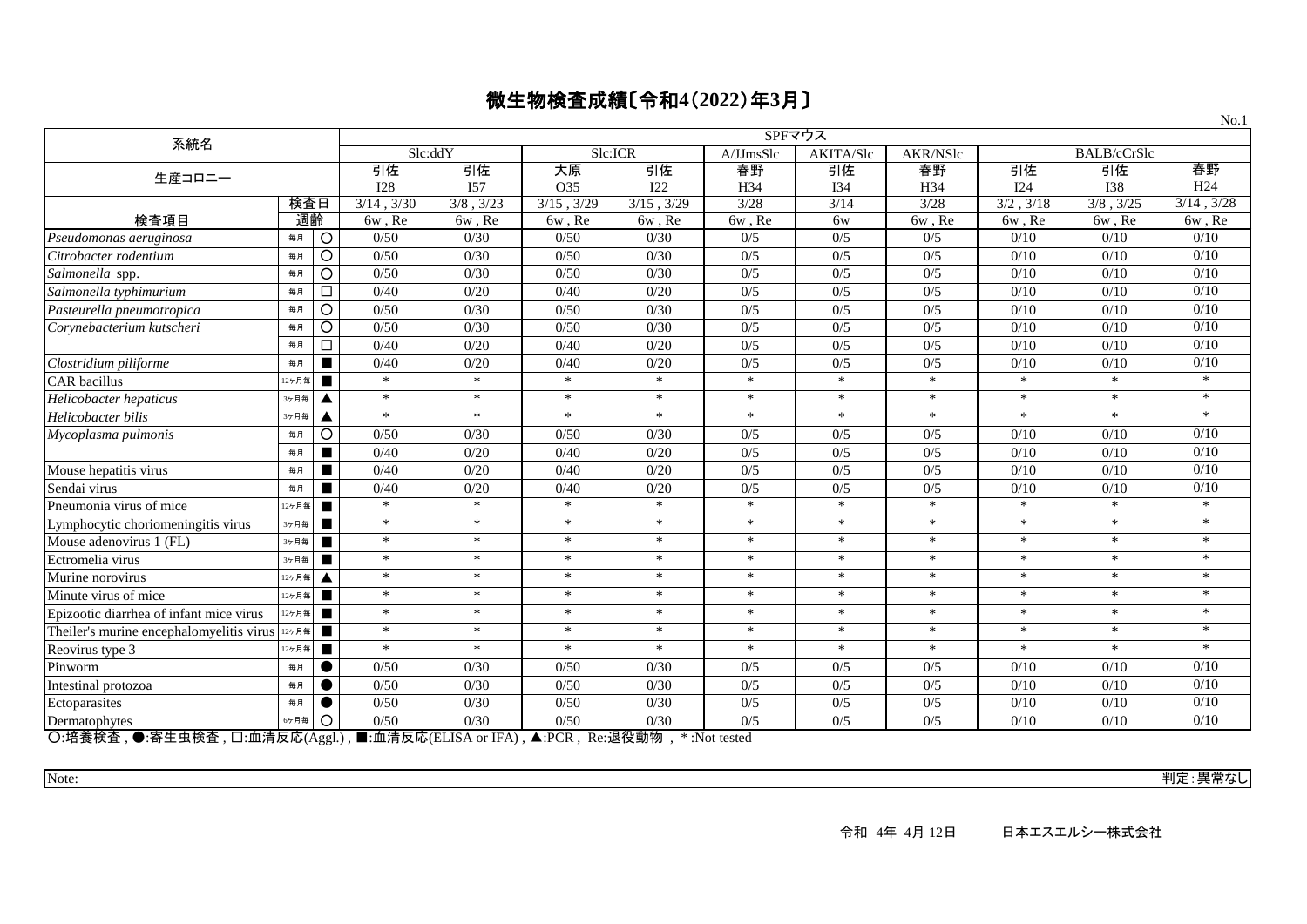| B10.A/SgSnSlc B10.BR/SgSnSlc B10.D2/nSnSlc<br>B10.S/SgSlc<br>C57BL/10SnSlc<br>CBA/NSlc<br>C3H/HeSlc<br>BXSB/MpJJmsSlc-Yaa<br>春野<br>春野<br>春野<br>春野<br>春野<br>春野<br>春野<br>春野<br>生産コロニー<br>H34<br>H32<br>H32<br>H32<br>H32<br>H <sub>32</sub><br>H <sub>24</sub><br>H34<br>検査日<br>3/3<br>3/9<br>3/1<br>3/25<br>3/1<br>3/3<br>3/28<br>3/1<br>週齡<br>検査項目<br>6w, Re<br>6w, Re<br>$6w$ , $Re$<br>6w, Re<br>6w, Re<br>6w<br>6w, Re<br>6w, Re<br>O<br>0/5<br>0/5<br>0/5<br>0/5<br>0/5<br>毎月<br>0/5<br>0/5<br>0/5<br>Pseudomonas aeruginosa<br>0/5<br>$\circ$<br>0/5<br>0/5<br>0/5<br>0/5<br>0/5<br>0/5<br>0/5<br>Citrobacter rodentium<br>毎月<br>$\circ$<br>0/5<br>0/5<br>0/5<br>0/5<br>0/5<br>0/5<br>Salmonella spp.<br>0/5<br>0/5<br>毎月<br>0/5<br>0/5<br>0/5<br>0/5<br>0/5<br>0/5<br>0/5<br>0/5<br>□<br>毎月<br>O<br>0/5<br>0/5<br>0/5<br>0/5<br>0/5<br>0/5<br>0/5<br>0/5<br>毎月<br>0/5<br>0/5<br>0/5<br>0/5<br>0/5<br>0/5<br>0/5<br>0/5<br>O<br>毎月<br>0/5<br>0/5<br>0/5<br>0/5<br>0/5<br>0/5<br>0/5<br>0/5<br>□<br>毎月<br>0/5<br>0/5<br>0/5<br>0/5<br>0/5<br>0/5<br>0/5<br>0/5<br>$\blacksquare$<br>毎月<br>$\ast$<br>$*$<br>$\ast$<br>$*$<br>$\ast$<br>$\ast$<br>$\ast$<br>$*$<br>12ヶ月毎<br>п<br>$\ast$<br>$\ast$<br>$\ast$<br>$\ast$<br>$\ast$<br>$\ast$<br>$\ast$<br>$\ast$<br>3ヶ月毎<br>▲<br>$\ast$<br>$\ast$<br>$\ast$<br>$\ast$<br>$\ast$<br>$\ast$<br>$\ast$<br>$\ast$<br>3ヶ月毎<br>▲<br>O<br>0/5<br>0/5<br>0/5<br>0/5<br>0/5<br>0/5<br>0/5<br>0/5<br>毎月<br>0/5<br>0/5<br>0/5<br>0/5<br>0/5<br>0/5<br>0/5<br>0/5<br>毎月<br>$\blacksquare$<br>0/5<br>0/5<br>0/5<br>0/5<br>0/5<br>0/5<br>0/5<br>0/5<br>毎月<br>0/5<br>0/5<br>0/5<br>0/5<br>0/5<br>0/5<br>0/5<br>0/5<br>п<br>毎月<br>$\ast$<br>$\ast$<br>$\ast$<br>$\ast$<br>$\ast$<br>$\ast$<br>$\ast$<br>$\ast$<br>12ヶ月毎<br>$\blacksquare$<br>$\ast$<br>$\ast$<br>$\ast$<br>$\ast$<br>$\ast$<br>$\ast$<br>$\ast$<br>$\ast$<br>3ヶ月毎<br>$\ast$<br>$\ast$<br>$\ast$<br>$*$<br>$\ast$<br>$\ast$<br>$\ast$<br>$\ast$<br>3ヶ月毎<br>п<br>$\ast$<br>$\ast$<br>$\ast$<br>$\ast$<br>$\ast$<br>$\ast$<br>$\ast$<br>$\ast$<br>3ヶ月毎<br>$\ast$<br>$\ast$<br>$\ast$<br>$\ast$<br>$\ast$<br>$\ast$<br>$\ast$<br>$\ast$<br>12ヶ月毎<br>▲<br>$\ast$<br>$*$<br>$\ast$<br>$\ast$<br>$\ast$<br>$\ast$<br>$\ast$<br>$\ast$<br>12ヶ月毎<br>$\blacksquare$<br>$\ast$<br>$\ast$<br>$\ast$<br>$\ast$<br>$\ast$<br>$\ast$<br>$\ast$<br>$\ast$<br>12ヶ月毎<br>$\blacksquare$<br>$\ast$<br>$\ast$<br>$\ast$<br>$\ast$<br>$\ast$<br>$\ast$<br>$\ast$<br>$\ast$<br>п<br>12ヶ月毎<br>$\ast$<br>$\ast$<br>$\ast$<br>$\ast$<br>$\ast$<br>$\ast$<br>$*$<br>$\ast$<br>12ヶ月毎<br>0/5<br>0/5<br>0/5<br>0/5<br>0/5<br>0/5<br>0/5<br>0/5<br>毎月<br>0/5<br>0/5<br>0/5<br>0/5<br>0/5<br>0/5<br>0/5<br>0/5<br>毎月<br>$\bullet$<br>0/5<br>0/5<br>0/5<br>0/5<br>0/5<br>0/5<br>0/5<br>0/5<br>$\bullet$<br>毎月<br>$\circ$<br>0/5<br>0/5<br>0/5<br>0/5<br>0/5<br>0/5<br>0/5<br>0/5<br>6ヶ月毎<br>$\bigcap_{n \neq k}$ $\downarrow$ $\downarrow$ $\downarrow$ $\downarrow$ $\downarrow$ $\downarrow$ $\downarrow$ $\downarrow$ $\downarrow$ $\downarrow$ $\downarrow$ $\downarrow$ $\downarrow$ $\downarrow$ $\downarrow$ $\downarrow$ $\downarrow$ $\downarrow$ $\downarrow$ $\downarrow$ $\downarrow$ $\downarrow$ $\downarrow$ $\downarrow$ $\downarrow$ $\downarrow$ $\downarrow$ $\downarrow$ $\downarrow$ $\downarrow$ $\downarrow$ $\downarrow$ $\downarrow$ $\downarrow$ $\downarrow$<br>■ 责注目责≥□□□▲<br>□ 而注口责 △<br>$\Delta$ DOD | 系統名                                      |  |  | SPFマウス |  |  |
|--------------------------------------------------------------------------------------------------------------------------------------------------------------------------------------------------------------------------------------------------------------------------------------------------------------------------------------------------------------------------------------------------------------------------------------------------------------------------------------------------------------------------------------------------------------------------------------------------------------------------------------------------------------------------------------------------------------------------------------------------------------------------------------------------------------------------------------------------------------------------------------------------------------------------------------------------------------------------------------------------------------------------------------------------------------------------------------------------------------------------------------------------------------------------------------------------------------------------------------------------------------------------------------------------------------------------------------------------------------------------------------------------------------------------------------------------------------------------------------------------------------------------------------------------------------------------------------------------------------------------------------------------------------------------------------------------------------------------------------------------------------------------------------------------------------------------------------------------------------------------------------------------------------------------------------------------------------------------------------------------------------------------------------------------------------------------------------------------------------------------------------------------------------------------------------------------------------------------------------------------------------------------------------------------------------------------------------------------------------------------------------------------------------------------------------------------------------------------------------------------------------------------------------------------------------------------------------------------------------------------------------------------------------------------------------------------------------------------------------------------------------------------------------------------------------------------------------------------------------------------------------------------------------------------------------------------------------------------------------------------------------------------------------------------------------------------------------------------------------------------------------------------------------------------------------------------------------------------------------------------------------------------------------------------------------------------------------------------------------------------------------------------|------------------------------------------|--|--|--------|--|--|
|                                                                                                                                                                                                                                                                                                                                                                                                                                                                                                                                                                                                                                                                                                                                                                                                                                                                                                                                                                                                                                                                                                                                                                                                                                                                                                                                                                                                                                                                                                                                                                                                                                                                                                                                                                                                                                                                                                                                                                                                                                                                                                                                                                                                                                                                                                                                                                                                                                                                                                                                                                                                                                                                                                                                                                                                                                                                                                                                                                                                                                                                                                                                                                                                                                                                                                                                                                                                  |                                          |  |  |        |  |  |
|                                                                                                                                                                                                                                                                                                                                                                                                                                                                                                                                                                                                                                                                                                                                                                                                                                                                                                                                                                                                                                                                                                                                                                                                                                                                                                                                                                                                                                                                                                                                                                                                                                                                                                                                                                                                                                                                                                                                                                                                                                                                                                                                                                                                                                                                                                                                                                                                                                                                                                                                                                                                                                                                                                                                                                                                                                                                                                                                                                                                                                                                                                                                                                                                                                                                                                                                                                                                  |                                          |  |  |        |  |  |
|                                                                                                                                                                                                                                                                                                                                                                                                                                                                                                                                                                                                                                                                                                                                                                                                                                                                                                                                                                                                                                                                                                                                                                                                                                                                                                                                                                                                                                                                                                                                                                                                                                                                                                                                                                                                                                                                                                                                                                                                                                                                                                                                                                                                                                                                                                                                                                                                                                                                                                                                                                                                                                                                                                                                                                                                                                                                                                                                                                                                                                                                                                                                                                                                                                                                                                                                                                                                  |                                          |  |  |        |  |  |
|                                                                                                                                                                                                                                                                                                                                                                                                                                                                                                                                                                                                                                                                                                                                                                                                                                                                                                                                                                                                                                                                                                                                                                                                                                                                                                                                                                                                                                                                                                                                                                                                                                                                                                                                                                                                                                                                                                                                                                                                                                                                                                                                                                                                                                                                                                                                                                                                                                                                                                                                                                                                                                                                                                                                                                                                                                                                                                                                                                                                                                                                                                                                                                                                                                                                                                                                                                                                  |                                          |  |  |        |  |  |
|                                                                                                                                                                                                                                                                                                                                                                                                                                                                                                                                                                                                                                                                                                                                                                                                                                                                                                                                                                                                                                                                                                                                                                                                                                                                                                                                                                                                                                                                                                                                                                                                                                                                                                                                                                                                                                                                                                                                                                                                                                                                                                                                                                                                                                                                                                                                                                                                                                                                                                                                                                                                                                                                                                                                                                                                                                                                                                                                                                                                                                                                                                                                                                                                                                                                                                                                                                                                  |                                          |  |  |        |  |  |
|                                                                                                                                                                                                                                                                                                                                                                                                                                                                                                                                                                                                                                                                                                                                                                                                                                                                                                                                                                                                                                                                                                                                                                                                                                                                                                                                                                                                                                                                                                                                                                                                                                                                                                                                                                                                                                                                                                                                                                                                                                                                                                                                                                                                                                                                                                                                                                                                                                                                                                                                                                                                                                                                                                                                                                                                                                                                                                                                                                                                                                                                                                                                                                                                                                                                                                                                                                                                  |                                          |  |  |        |  |  |
|                                                                                                                                                                                                                                                                                                                                                                                                                                                                                                                                                                                                                                                                                                                                                                                                                                                                                                                                                                                                                                                                                                                                                                                                                                                                                                                                                                                                                                                                                                                                                                                                                                                                                                                                                                                                                                                                                                                                                                                                                                                                                                                                                                                                                                                                                                                                                                                                                                                                                                                                                                                                                                                                                                                                                                                                                                                                                                                                                                                                                                                                                                                                                                                                                                                                                                                                                                                                  |                                          |  |  |        |  |  |
|                                                                                                                                                                                                                                                                                                                                                                                                                                                                                                                                                                                                                                                                                                                                                                                                                                                                                                                                                                                                                                                                                                                                                                                                                                                                                                                                                                                                                                                                                                                                                                                                                                                                                                                                                                                                                                                                                                                                                                                                                                                                                                                                                                                                                                                                                                                                                                                                                                                                                                                                                                                                                                                                                                                                                                                                                                                                                                                                                                                                                                                                                                                                                                                                                                                                                                                                                                                                  |                                          |  |  |        |  |  |
|                                                                                                                                                                                                                                                                                                                                                                                                                                                                                                                                                                                                                                                                                                                                                                                                                                                                                                                                                                                                                                                                                                                                                                                                                                                                                                                                                                                                                                                                                                                                                                                                                                                                                                                                                                                                                                                                                                                                                                                                                                                                                                                                                                                                                                                                                                                                                                                                                                                                                                                                                                                                                                                                                                                                                                                                                                                                                                                                                                                                                                                                                                                                                                                                                                                                                                                                                                                                  | Salmonella typhimurium                   |  |  |        |  |  |
|                                                                                                                                                                                                                                                                                                                                                                                                                                                                                                                                                                                                                                                                                                                                                                                                                                                                                                                                                                                                                                                                                                                                                                                                                                                                                                                                                                                                                                                                                                                                                                                                                                                                                                                                                                                                                                                                                                                                                                                                                                                                                                                                                                                                                                                                                                                                                                                                                                                                                                                                                                                                                                                                                                                                                                                                                                                                                                                                                                                                                                                                                                                                                                                                                                                                                                                                                                                                  | Pasteurella pneumotropica                |  |  |        |  |  |
|                                                                                                                                                                                                                                                                                                                                                                                                                                                                                                                                                                                                                                                                                                                                                                                                                                                                                                                                                                                                                                                                                                                                                                                                                                                                                                                                                                                                                                                                                                                                                                                                                                                                                                                                                                                                                                                                                                                                                                                                                                                                                                                                                                                                                                                                                                                                                                                                                                                                                                                                                                                                                                                                                                                                                                                                                                                                                                                                                                                                                                                                                                                                                                                                                                                                                                                                                                                                  | Corynebacterium kutscheri                |  |  |        |  |  |
|                                                                                                                                                                                                                                                                                                                                                                                                                                                                                                                                                                                                                                                                                                                                                                                                                                                                                                                                                                                                                                                                                                                                                                                                                                                                                                                                                                                                                                                                                                                                                                                                                                                                                                                                                                                                                                                                                                                                                                                                                                                                                                                                                                                                                                                                                                                                                                                                                                                                                                                                                                                                                                                                                                                                                                                                                                                                                                                                                                                                                                                                                                                                                                                                                                                                                                                                                                                                  |                                          |  |  |        |  |  |
|                                                                                                                                                                                                                                                                                                                                                                                                                                                                                                                                                                                                                                                                                                                                                                                                                                                                                                                                                                                                                                                                                                                                                                                                                                                                                                                                                                                                                                                                                                                                                                                                                                                                                                                                                                                                                                                                                                                                                                                                                                                                                                                                                                                                                                                                                                                                                                                                                                                                                                                                                                                                                                                                                                                                                                                                                                                                                                                                                                                                                                                                                                                                                                                                                                                                                                                                                                                                  | Clostridium piliforme                    |  |  |        |  |  |
|                                                                                                                                                                                                                                                                                                                                                                                                                                                                                                                                                                                                                                                                                                                                                                                                                                                                                                                                                                                                                                                                                                                                                                                                                                                                                                                                                                                                                                                                                                                                                                                                                                                                                                                                                                                                                                                                                                                                                                                                                                                                                                                                                                                                                                                                                                                                                                                                                                                                                                                                                                                                                                                                                                                                                                                                                                                                                                                                                                                                                                                                                                                                                                                                                                                                                                                                                                                                  | <b>CAR</b> bacillus                      |  |  |        |  |  |
|                                                                                                                                                                                                                                                                                                                                                                                                                                                                                                                                                                                                                                                                                                                                                                                                                                                                                                                                                                                                                                                                                                                                                                                                                                                                                                                                                                                                                                                                                                                                                                                                                                                                                                                                                                                                                                                                                                                                                                                                                                                                                                                                                                                                                                                                                                                                                                                                                                                                                                                                                                                                                                                                                                                                                                                                                                                                                                                                                                                                                                                                                                                                                                                                                                                                                                                                                                                                  | Helicobacter hepaticus                   |  |  |        |  |  |
|                                                                                                                                                                                                                                                                                                                                                                                                                                                                                                                                                                                                                                                                                                                                                                                                                                                                                                                                                                                                                                                                                                                                                                                                                                                                                                                                                                                                                                                                                                                                                                                                                                                                                                                                                                                                                                                                                                                                                                                                                                                                                                                                                                                                                                                                                                                                                                                                                                                                                                                                                                                                                                                                                                                                                                                                                                                                                                                                                                                                                                                                                                                                                                                                                                                                                                                                                                                                  | Helicobacter bilis                       |  |  |        |  |  |
|                                                                                                                                                                                                                                                                                                                                                                                                                                                                                                                                                                                                                                                                                                                                                                                                                                                                                                                                                                                                                                                                                                                                                                                                                                                                                                                                                                                                                                                                                                                                                                                                                                                                                                                                                                                                                                                                                                                                                                                                                                                                                                                                                                                                                                                                                                                                                                                                                                                                                                                                                                                                                                                                                                                                                                                                                                                                                                                                                                                                                                                                                                                                                                                                                                                                                                                                                                                                  | Mycoplasma pulmonis                      |  |  |        |  |  |
|                                                                                                                                                                                                                                                                                                                                                                                                                                                                                                                                                                                                                                                                                                                                                                                                                                                                                                                                                                                                                                                                                                                                                                                                                                                                                                                                                                                                                                                                                                                                                                                                                                                                                                                                                                                                                                                                                                                                                                                                                                                                                                                                                                                                                                                                                                                                                                                                                                                                                                                                                                                                                                                                                                                                                                                                                                                                                                                                                                                                                                                                                                                                                                                                                                                                                                                                                                                                  |                                          |  |  |        |  |  |
|                                                                                                                                                                                                                                                                                                                                                                                                                                                                                                                                                                                                                                                                                                                                                                                                                                                                                                                                                                                                                                                                                                                                                                                                                                                                                                                                                                                                                                                                                                                                                                                                                                                                                                                                                                                                                                                                                                                                                                                                                                                                                                                                                                                                                                                                                                                                                                                                                                                                                                                                                                                                                                                                                                                                                                                                                                                                                                                                                                                                                                                                                                                                                                                                                                                                                                                                                                                                  | Mouse hepatitis virus                    |  |  |        |  |  |
|                                                                                                                                                                                                                                                                                                                                                                                                                                                                                                                                                                                                                                                                                                                                                                                                                                                                                                                                                                                                                                                                                                                                                                                                                                                                                                                                                                                                                                                                                                                                                                                                                                                                                                                                                                                                                                                                                                                                                                                                                                                                                                                                                                                                                                                                                                                                                                                                                                                                                                                                                                                                                                                                                                                                                                                                                                                                                                                                                                                                                                                                                                                                                                                                                                                                                                                                                                                                  | Sendai virus                             |  |  |        |  |  |
|                                                                                                                                                                                                                                                                                                                                                                                                                                                                                                                                                                                                                                                                                                                                                                                                                                                                                                                                                                                                                                                                                                                                                                                                                                                                                                                                                                                                                                                                                                                                                                                                                                                                                                                                                                                                                                                                                                                                                                                                                                                                                                                                                                                                                                                                                                                                                                                                                                                                                                                                                                                                                                                                                                                                                                                                                                                                                                                                                                                                                                                                                                                                                                                                                                                                                                                                                                                                  | Pneumonia virus of mice                  |  |  |        |  |  |
|                                                                                                                                                                                                                                                                                                                                                                                                                                                                                                                                                                                                                                                                                                                                                                                                                                                                                                                                                                                                                                                                                                                                                                                                                                                                                                                                                                                                                                                                                                                                                                                                                                                                                                                                                                                                                                                                                                                                                                                                                                                                                                                                                                                                                                                                                                                                                                                                                                                                                                                                                                                                                                                                                                                                                                                                                                                                                                                                                                                                                                                                                                                                                                                                                                                                                                                                                                                                  | Lymphocytic choriomeningitis virus       |  |  |        |  |  |
|                                                                                                                                                                                                                                                                                                                                                                                                                                                                                                                                                                                                                                                                                                                                                                                                                                                                                                                                                                                                                                                                                                                                                                                                                                                                                                                                                                                                                                                                                                                                                                                                                                                                                                                                                                                                                                                                                                                                                                                                                                                                                                                                                                                                                                                                                                                                                                                                                                                                                                                                                                                                                                                                                                                                                                                                                                                                                                                                                                                                                                                                                                                                                                                                                                                                                                                                                                                                  | Mouse adenovirus 1 (FL)                  |  |  |        |  |  |
|                                                                                                                                                                                                                                                                                                                                                                                                                                                                                                                                                                                                                                                                                                                                                                                                                                                                                                                                                                                                                                                                                                                                                                                                                                                                                                                                                                                                                                                                                                                                                                                                                                                                                                                                                                                                                                                                                                                                                                                                                                                                                                                                                                                                                                                                                                                                                                                                                                                                                                                                                                                                                                                                                                                                                                                                                                                                                                                                                                                                                                                                                                                                                                                                                                                                                                                                                                                                  | Ectromelia virus                         |  |  |        |  |  |
|                                                                                                                                                                                                                                                                                                                                                                                                                                                                                                                                                                                                                                                                                                                                                                                                                                                                                                                                                                                                                                                                                                                                                                                                                                                                                                                                                                                                                                                                                                                                                                                                                                                                                                                                                                                                                                                                                                                                                                                                                                                                                                                                                                                                                                                                                                                                                                                                                                                                                                                                                                                                                                                                                                                                                                                                                                                                                                                                                                                                                                                                                                                                                                                                                                                                                                                                                                                                  | Murine norovirus                         |  |  |        |  |  |
|                                                                                                                                                                                                                                                                                                                                                                                                                                                                                                                                                                                                                                                                                                                                                                                                                                                                                                                                                                                                                                                                                                                                                                                                                                                                                                                                                                                                                                                                                                                                                                                                                                                                                                                                                                                                                                                                                                                                                                                                                                                                                                                                                                                                                                                                                                                                                                                                                                                                                                                                                                                                                                                                                                                                                                                                                                                                                                                                                                                                                                                                                                                                                                                                                                                                                                                                                                                                  | Minute virus of mice                     |  |  |        |  |  |
|                                                                                                                                                                                                                                                                                                                                                                                                                                                                                                                                                                                                                                                                                                                                                                                                                                                                                                                                                                                                                                                                                                                                                                                                                                                                                                                                                                                                                                                                                                                                                                                                                                                                                                                                                                                                                                                                                                                                                                                                                                                                                                                                                                                                                                                                                                                                                                                                                                                                                                                                                                                                                                                                                                                                                                                                                                                                                                                                                                                                                                                                                                                                                                                                                                                                                                                                                                                                  | Epizootic diarrhea of infant mice virus  |  |  |        |  |  |
|                                                                                                                                                                                                                                                                                                                                                                                                                                                                                                                                                                                                                                                                                                                                                                                                                                                                                                                                                                                                                                                                                                                                                                                                                                                                                                                                                                                                                                                                                                                                                                                                                                                                                                                                                                                                                                                                                                                                                                                                                                                                                                                                                                                                                                                                                                                                                                                                                                                                                                                                                                                                                                                                                                                                                                                                                                                                                                                                                                                                                                                                                                                                                                                                                                                                                                                                                                                                  | Theiler's murine encephalomyelitis virus |  |  |        |  |  |
|                                                                                                                                                                                                                                                                                                                                                                                                                                                                                                                                                                                                                                                                                                                                                                                                                                                                                                                                                                                                                                                                                                                                                                                                                                                                                                                                                                                                                                                                                                                                                                                                                                                                                                                                                                                                                                                                                                                                                                                                                                                                                                                                                                                                                                                                                                                                                                                                                                                                                                                                                                                                                                                                                                                                                                                                                                                                                                                                                                                                                                                                                                                                                                                                                                                                                                                                                                                                  | Reovirus type 3                          |  |  |        |  |  |
|                                                                                                                                                                                                                                                                                                                                                                                                                                                                                                                                                                                                                                                                                                                                                                                                                                                                                                                                                                                                                                                                                                                                                                                                                                                                                                                                                                                                                                                                                                                                                                                                                                                                                                                                                                                                                                                                                                                                                                                                                                                                                                                                                                                                                                                                                                                                                                                                                                                                                                                                                                                                                                                                                                                                                                                                                                                                                                                                                                                                                                                                                                                                                                                                                                                                                                                                                                                                  | Pinworm                                  |  |  |        |  |  |
|                                                                                                                                                                                                                                                                                                                                                                                                                                                                                                                                                                                                                                                                                                                                                                                                                                                                                                                                                                                                                                                                                                                                                                                                                                                                                                                                                                                                                                                                                                                                                                                                                                                                                                                                                                                                                                                                                                                                                                                                                                                                                                                                                                                                                                                                                                                                                                                                                                                                                                                                                                                                                                                                                                                                                                                                                                                                                                                                                                                                                                                                                                                                                                                                                                                                                                                                                                                                  | Intestinal protozoa                      |  |  |        |  |  |
|                                                                                                                                                                                                                                                                                                                                                                                                                                                                                                                                                                                                                                                                                                                                                                                                                                                                                                                                                                                                                                                                                                                                                                                                                                                                                                                                                                                                                                                                                                                                                                                                                                                                                                                                                                                                                                                                                                                                                                                                                                                                                                                                                                                                                                                                                                                                                                                                                                                                                                                                                                                                                                                                                                                                                                                                                                                                                                                                                                                                                                                                                                                                                                                                                                                                                                                                                                                                  | Ectoparasites                            |  |  |        |  |  |
|                                                                                                                                                                                                                                                                                                                                                                                                                                                                                                                                                                                                                                                                                                                                                                                                                                                                                                                                                                                                                                                                                                                                                                                                                                                                                                                                                                                                                                                                                                                                                                                                                                                                                                                                                                                                                                                                                                                                                                                                                                                                                                                                                                                                                                                                                                                                                                                                                                                                                                                                                                                                                                                                                                                                                                                                                                                                                                                                                                                                                                                                                                                                                                                                                                                                                                                                                                                                  | Dermatophytes                            |  |  |        |  |  |

○:培養検査 , ●:寄生虫検査 , □:血清反応(Aggl.) , ■:血清反応(ELISA or IFA) , ▲:PCR , Re:退役動物 , \* :Not tested

Note: 判定:異常なし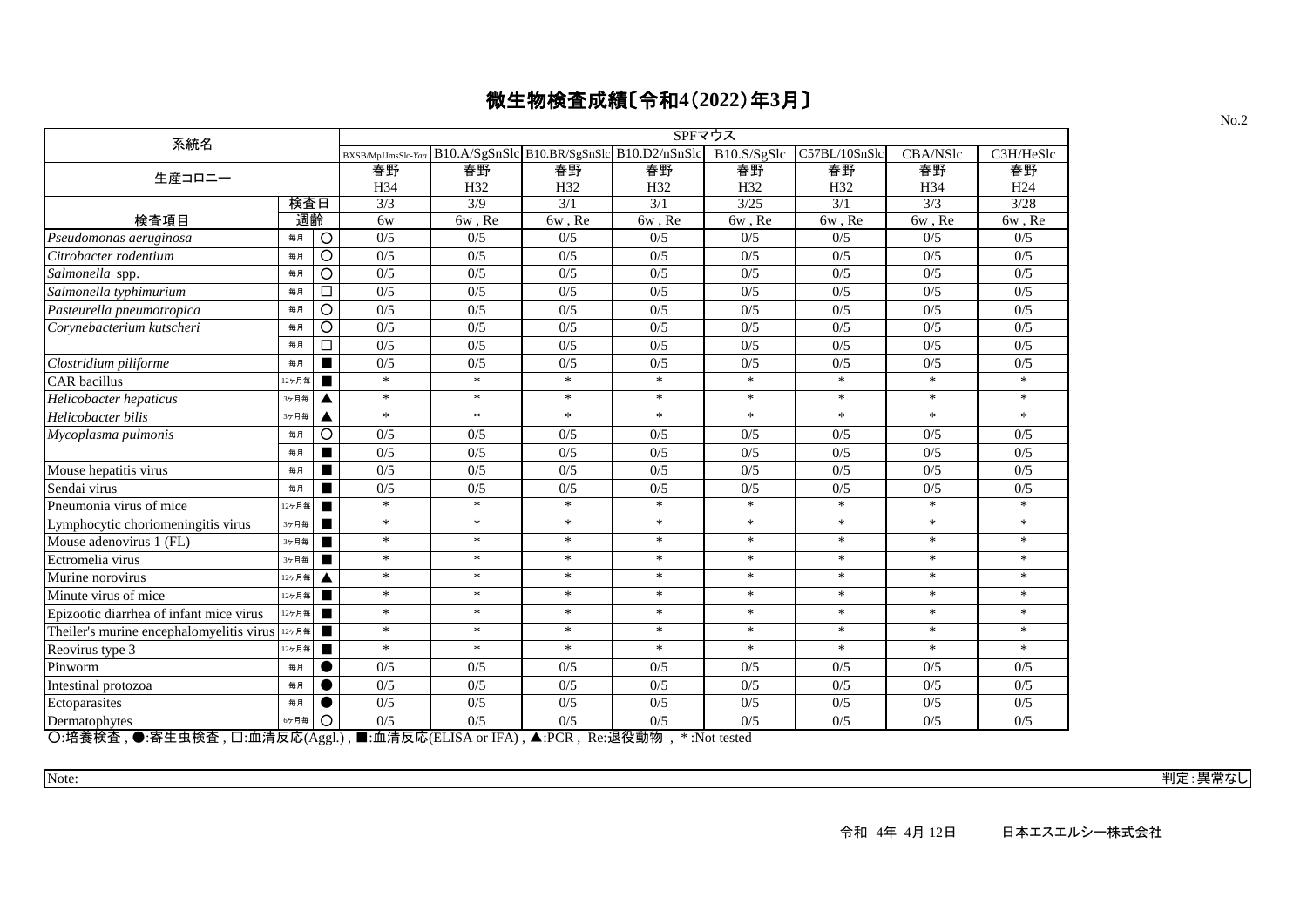| 系統名                                                     |       |                | SPFマウス        |                                                 |            |                |             |                 |                   |                        |  |  |  |
|---------------------------------------------------------|-------|----------------|---------------|-------------------------------------------------|------------|----------------|-------------|-----------------|-------------------|------------------------|--|--|--|
|                                                         |       |                | C3H/HeJYokSlc | C3H/HeNSlc                                      |            | C57BL/6NCrSlc  |             | C57BL/6JJmsSlc  | C57BL/6JHamSlc-ob | C57BL/6JJmsSlc-lpr/lpr |  |  |  |
| 生産コロニー                                                  |       |                | 春野            | 春野                                              | 引佐         | 春野             | 引佐          | 春野              | 春野                | 春野                     |  |  |  |
|                                                         |       |                | H34           | H34                                             | <b>I34</b> | H31            | <b>I32</b>  | H <sub>23</sub> | H34               | H32                    |  |  |  |
|                                                         | 検査日   |                | 3/11          | 3/22                                            | 3/7, 3/21  | $3/8$ , $3/24$ | 3/4, 3/21   | 3/7, 3/23       | 3/11              | 3/1                    |  |  |  |
| 検査項目                                                    | 週齡    |                | 6w, Re        | 6w, Re                                          | 7w, Re     | 6w, Re         | $6w$ , $Re$ | 6w, Re          | 6w, Re            | 8 <sub>w</sub>         |  |  |  |
| Pseudomonas aeruginosa                                  | 毎月    | O              | 0/5           | 0/5                                             | 0/10       | 0/10           | 0/10        | 0/10            | 0/5               | 0/5                    |  |  |  |
| Citrobacter rodentium                                   | 毎月    | O              | 0/5           | 0/5                                             | 0/10       | 0/10           | 0/10        | 0/10            | 0/5               | 0/5                    |  |  |  |
| Salmonella spp.                                         | 毎月    | O              | 0/5           | 0/5                                             | 0/10       | 0/10           | 0/10        | 0/10            | 0/5               | 0/5                    |  |  |  |
| Salmonella typhimurium                                  | 毎月    | □              | 0/5           | 0/5                                             | 0/10       | 0/10           | 0/10        | 0/10            | 0/5               | 0/5                    |  |  |  |
| Pasteurella pneumotropica                               | 毎月    | $\circ$        | 0/5           | 0/5                                             | 0/10       | 0/10           | 0/10        | 0/10            | 0/5               | 0/5                    |  |  |  |
| Corynebacterium kutscheri                               | 毎月    | O              | 0/5           | 0/5                                             | 0/10       | 0/10           | 0/10        | 0/10            | 0/5               | 0/5                    |  |  |  |
|                                                         | 毎月    | □              | 0/5           | 0/5                                             | 0/10       | 0/10           | 0/10        | 0/10            | 0/5               | 0/5                    |  |  |  |
| Clostridium piliforme                                   | 毎月    | ■              | 0/5           | 0/5                                             | 0/10       | 0/10           | 0/10        | 0/10            | 0/5               | 0/5                    |  |  |  |
| CAR bacillus                                            | 12ヶ月毎 | ▬              | $\ast$        | $\ast$                                          | $\ast$     | $\ast$         | $*$         | $\ast$          | $\ast$            | $\ast$                 |  |  |  |
| Helicobacter hepaticus                                  | 3ヶ月毎  |                | $\ast$        | $\ast$                                          | $\ast$     | $\ast$         | $\ast$      | $\ast$          | $\ast$            | $\ast$                 |  |  |  |
| Helicobacter bilis                                      | 3ヶ月毎  |                | $\ast$        | $\ast$                                          | $\ast$     | $\ast$         | $\ast$      | $\ast$          | $\ast$            | $\ast$                 |  |  |  |
| Mycoplasma pulmonis                                     | 毎月    | O              | 0/5           | 0/5                                             | 0/10       | 0/10           | 0/10        | 0/10            | 0/5               | 0/5                    |  |  |  |
|                                                         | 毎月    | ■              | 0/5           | 0/5                                             | 0/10       | 0/10           | 0/10        | $0/10$          | 0/5               | 0/5                    |  |  |  |
| Mouse hepatitis virus                                   | 毎月    |                | 0/5           | 0/5                                             | 0/10       | 0/10           | 0/10        | 0/10            | 0/5               | 0/5                    |  |  |  |
| Sendai virus                                            | 毎月    | ▅              | 0/5           | 0/5                                             | 0/10       | 0/10           | 0/10        | 0/10            | 0/5               | 0/5                    |  |  |  |
| Pneumonia virus of mice                                 | 12ヶ月毎 | п              | $\ast$        | $\ast$                                          | $\ast$     | $\ast$         | $\ast$      | $\ast$          | $\ast$            | $\ast$                 |  |  |  |
| Lymphocytic choriomeningitis virus                      | 3ヶ月毎  | $\blacksquare$ | $\ast$        | $\ast$                                          | $\ast$     | $\ast$         | $\ast$      | $\ast$          | $\ast$            | $\ast$                 |  |  |  |
| Mouse adenovirus 1 (FL)                                 | 3ヶ月毎  | П              | $\ast$        | $\ast$                                          | $\ast$     | $\ast$         | $\ast$      | $\ast$          | $\ast$            | $\ast$                 |  |  |  |
| Ectromelia virus                                        | 3ヶ月毎  |                | $\ast$        | $\ast$                                          | $\ast$     | $*$            | $\ast$      | $\ast$          | $\ast$            | $\ast$                 |  |  |  |
| Murine norovirus                                        | 12ヶ月毎 |                | $\ast$        | $\ast$                                          | $\ast$     | $\ast$         | $\ast$      | $\ast$          | $\ast$            | $\ast$                 |  |  |  |
| Minute virus of mice                                    | 12ヶ月毎 |                | $\ast$        | $\ast$                                          | *          | $\ast$         | $\ast$      | $\ast$          | *                 | $\ast$                 |  |  |  |
| Epizootic diarrhea of infant mice virus                 | 12ヶ月毎 |                | $\ast$        | $\ast$                                          | $\ast$     | $\ast$         | $\ast$      | $\ast$          | $\ast$            | $\ast$                 |  |  |  |
| Theiler's murine encephalomyelitis virus $\frac{12}{7}$ |       | п              | $\ast$        | $*$                                             | $\ast$     | $\ast$         | $\ast$      | $*$             | $\ast$            | $*$                    |  |  |  |
| Reovirus type 3                                         | 12ヶ月毎 | $\blacksquare$ | $\ast$        | $\ast$                                          | $\ast$     | $\ast$         | $\ast$      | $\ast$          | $\ast$            | $*$                    |  |  |  |
| Pinworm                                                 | 毎月    |                | 0/5           | 0/5                                             | 0/10       | 0/10           | 0/10        | 0/10            | 0/5               | 0/5                    |  |  |  |
| Intestinal protozoa                                     | 毎月    |                | 0/5           | 0/5                                             | 0/10       | 0/10           | 0/10        | 0/10            | 0/5               | 0/5                    |  |  |  |
| Ectoparasites                                           | 毎月    |                | 0/5           | 0/5                                             | 0/10       | $0/10$         | 0/10        | $0/10$          | 0/5               | 0/5                    |  |  |  |
| Dermatophytes                                           | 6ヶ月毎  | $\circ$        | 0/5           | 0/5                                             | 0/10       | 0/10           | 0/10        | 0/10            | 0/5               | 0/5                    |  |  |  |
| ○ 拉美玲本 ▲ 宋井市玲本 □ 而注后広(Asal)                             |       |                |               | ■ 血清后皮(ELISA or IEA) ▲ DCD Do.追怨甜物 * Not tested |            |                |             |                 |                   |                        |  |  |  |

○:培養検査 , ●:寄生虫検査 , □:血清反応(Aggl.) , ■:血清反応(ELISA or IFA) , ▲:PCR , Re:退役動物 , \* :Not tested

Note: C57BL/6JJmsSlc-*lpr*/*lpr* は、血清反応のみ同室のB10.D2/nSnSlcを用いております。 インター・コンピューター インター・コンピューター デジター 判定: 異常なし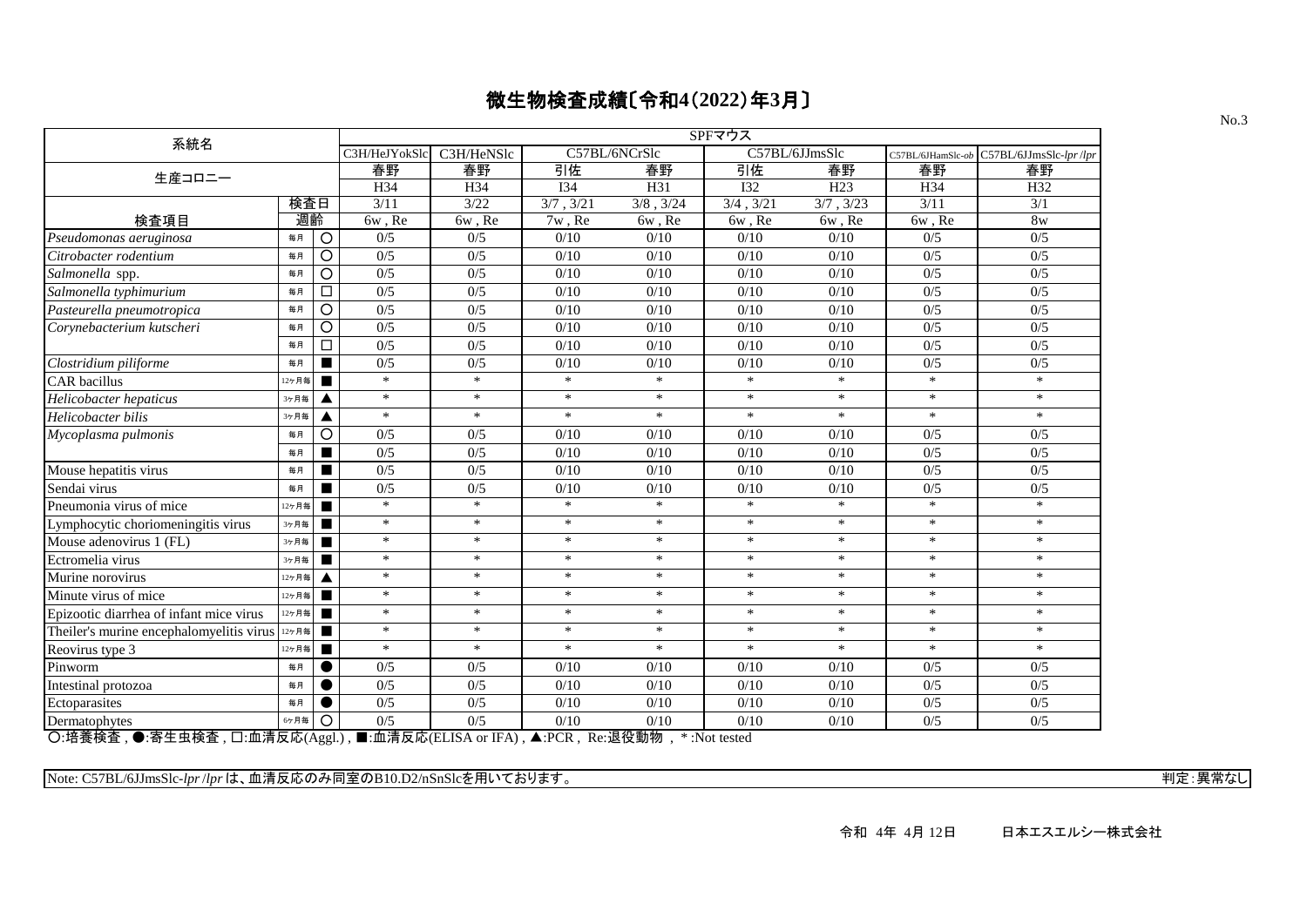| 系統名                                                                                                                                                                                                                                                                                                                                                                                                                        |       |                | SPFマウス       |            |                |                                   |           |                          |        |  |  |  |
|----------------------------------------------------------------------------------------------------------------------------------------------------------------------------------------------------------------------------------------------------------------------------------------------------------------------------------------------------------------------------------------------------------------------------|-------|----------------|--------------|------------|----------------|-----------------------------------|-----------|--------------------------|--------|--|--|--|
|                                                                                                                                                                                                                                                                                                                                                                                                                            |       |                | DBA/1JJmsSlc | DBA/2CrSlc |                | HIGA/NscSlc MRL/MpJJmsSlc-lpr/lpr | NC/NgaSlc | SAMP1/SkuSlc SAMP8/TaSlc |        |  |  |  |
| 生産コロニー                                                                                                                                                                                                                                                                                                                                                                                                                     |       |                | 春野           | 春野         | 大原             | 春野                                | 春野        | 春野                       | 春野     |  |  |  |
|                                                                                                                                                                                                                                                                                                                                                                                                                            |       |                | H31          | H34        | O <sub>3</sub> | H32                               | H32       | H32                      | H32    |  |  |  |
|                                                                                                                                                                                                                                                                                                                                                                                                                            | 検査日   |                | 3/16         | 3/3        | 3/23           | 3/9                               | 3/1       | 3/25                     | 3/17   |  |  |  |
| 検査項目                                                                                                                                                                                                                                                                                                                                                                                                                       | 週齡    |                | 6w, Re       | 6w, Re     | Re             | 8w                                | 6w, Re    | 6w, Re                   | 6w, Re |  |  |  |
| Pseudomonas aeruginosa                                                                                                                                                                                                                                                                                                                                                                                                     | 毎月    | $\circ$        | 0/5          | 0/5        | 0/5            | 0/5                               | 0/5       | 0/5                      | 0/5    |  |  |  |
| Citrobacter rodentium                                                                                                                                                                                                                                                                                                                                                                                                      | 毎月    | $\overline{O}$ | 0/5          | 0/5        | 0/5            | 0/5                               | 0/5       | 0/5                      | 0/5    |  |  |  |
| Salmonella spp.                                                                                                                                                                                                                                                                                                                                                                                                            | 毎月    | $\circ$        | 0/5          | 0/5        | 0/5            | 0/5                               | 0/5       | 0/5                      | 0/5    |  |  |  |
| Salmonella typhimurium                                                                                                                                                                                                                                                                                                                                                                                                     | 毎月    | $\Box$         | 0/5          | 0/5        | 0/5            | 0/5                               | 0/5       | 0/5                      | 0/5    |  |  |  |
| Pasteurella pneumotropica                                                                                                                                                                                                                                                                                                                                                                                                  | 毎月    | $\circ$        | 0/5          | 0/5        | 0/5            | 0/5                               | 0/5       | 0/5                      | 0/5    |  |  |  |
| Corynebacterium kutscheri                                                                                                                                                                                                                                                                                                                                                                                                  | 毎月    | $\circ$        | 0/5          | 0/5        | 0/5            | 0/5                               | 0/5       | 0/5                      | 0/5    |  |  |  |
|                                                                                                                                                                                                                                                                                                                                                                                                                            | 毎月    | $\Box$         | 0/5          | 0/5        | 0/5            | 0/5                               | 0/5       | 0/5                      | 0/5    |  |  |  |
| Clostridium piliforme                                                                                                                                                                                                                                                                                                                                                                                                      | 毎月    |                | 0/5          | 0/5        | 0/5            | 0/5                               | 0/5       | 0/5                      | 0/5    |  |  |  |
| <b>CAR</b> bacillus                                                                                                                                                                                                                                                                                                                                                                                                        | 12ヶ月毎 | ■              | $\ast$       | $\ast$     | $\ast$         | $\ast$                            | $\ast$    | $\ast$                   | $\ast$ |  |  |  |
| Helicobacter hepaticus                                                                                                                                                                                                                                                                                                                                                                                                     | 3ヶ月毎  |                | $\ast$       | $\ast$     | $\ast$         | $\ast$                            | $\ast$    | $\ast$                   | $\ast$ |  |  |  |
| Helicobacter bilis                                                                                                                                                                                                                                                                                                                                                                                                         | 3ヶ月毎  |                | $\ast$       | $\ast$     | $\ast$         | $*$                               | $\ast$    | $*$                      | $*$    |  |  |  |
| Mycoplasma pulmonis                                                                                                                                                                                                                                                                                                                                                                                                        | 毎月    | $\circ$        | 0/5          | 0/5        | 0/5            | 0/5                               | 0/5       | 0/5                      | 0/5    |  |  |  |
|                                                                                                                                                                                                                                                                                                                                                                                                                            | 毎月    | ۰              | 0/5          | 0/5        | 0/5            | 0/5                               | 0/5       | 0/5                      | 0/5    |  |  |  |
| Mouse hepatitis virus                                                                                                                                                                                                                                                                                                                                                                                                      | 毎月    | ■              | 0/5          | 0/5        | 0/5            | 0/5                               | 0/5       | 0/5                      | 0/5    |  |  |  |
| Sendai virus                                                                                                                                                                                                                                                                                                                                                                                                               | 毎月    | ш              | 0/5          | 0/5        | 0/5            | 0/5                               | 0/5       | 0/5                      | 0/5    |  |  |  |
| Pneumonia virus of mice                                                                                                                                                                                                                                                                                                                                                                                                    | 12ヶ月毎 | ■              | $\ast$       | $\ast$     | $\ast$         | $\ast$                            | $\ast$    | $\ast$                   | $\ast$ |  |  |  |
| Lymphocytic choriomeningitis virus                                                                                                                                                                                                                                                                                                                                                                                         | 3ヶ月毎  |                | $\ast$       | $\ast$     | $\ast$         | $\ast$                            | $\ast$    | $\ast$                   | $\ast$ |  |  |  |
| Mouse adenovirus 1 (FL)                                                                                                                                                                                                                                                                                                                                                                                                    | 3ヶ月毎  |                | $\ast$       | $\ast$     | $\ast$         | $\ast$                            | $\ast$    | $\ast$                   | $\ast$ |  |  |  |
| Ectromelia virus                                                                                                                                                                                                                                                                                                                                                                                                           | 3ヶ月毎  |                | $\ast$       | $\ast$     | $\ast$         | $\ast$                            | $\ast$    | $\ast$                   | $\ast$ |  |  |  |
| Murine norovirus                                                                                                                                                                                                                                                                                                                                                                                                           | 12ヶ月毎 |                | $\ast$       | $\ast$     | $\ast$         | $\ast$                            | $\ast$    | $\ast$                   | $\ast$ |  |  |  |
| Minute virus of mice                                                                                                                                                                                                                                                                                                                                                                                                       | 12ヶ月毎 |                | $\ast$       | $\ast$     | *              | *                                 | $\ast$    | $\ast$                   | $\ast$ |  |  |  |
| Epizootic diarrhea of infant mice virus                                                                                                                                                                                                                                                                                                                                                                                    | 12ヶ月毎 | $\blacksquare$ | $\ast$       | $\ast$     | $\ast$         | $*$                               | $\ast$    | $\ast$                   | $\ast$ |  |  |  |
| Theiler's murine encephalomyelitis virus                                                                                                                                                                                                                                                                                                                                                                                   | 12ヶ月毎 | $\blacksquare$ | $\ast$       | $\ast$     | $\ast$         | $\ast$                            | $\ast$    | $\ast$                   | $\ast$ |  |  |  |
| Reovirus type 3                                                                                                                                                                                                                                                                                                                                                                                                            | 12ヶ月毎 | п              | $\ast$       | $\ast$     | $\ast$         | $*$                               | $\ast$    | $\ast$                   | $\ast$ |  |  |  |
| Pinworm                                                                                                                                                                                                                                                                                                                                                                                                                    | 毎月    |                | 0/5          | 0/5        | 0/5            | 0/5                               | 0/5       | 0/5                      | 0/5    |  |  |  |
| Intestinal protozoa                                                                                                                                                                                                                                                                                                                                                                                                        | 毎月    |                | 0/5          | 0/5        | 0/5            | 0/5                               | 0/5       | 0/5                      | 0/5    |  |  |  |
| Ectoparasites                                                                                                                                                                                                                                                                                                                                                                                                              | 毎月    |                | 0/5          | 0/5        | 0/5            | 0/5                               | 0/5       | 0/5                      | 0/5    |  |  |  |
| Dermatophytes                                                                                                                                                                                                                                                                                                                                                                                                              | 6ヶ月毎  | $\circ$        | 0/5          | 0/5        | 0/5            | 0/5                               | 0/5       | 0/5                      | 0/5    |  |  |  |
| $\bigcap \{ \frac{1}{2}, \frac{1}{2}, \frac{1}{2}, \frac{1}{2}, \frac{1}{2}, \frac{1}{2}, \frac{1}{2}, \frac{1}{2}, \frac{1}{2}, \frac{1}{2}, \frac{1}{2}, \frac{1}{2}, \frac{1}{2}, \frac{1}{2}, \frac{1}{2}, \frac{1}{2}, \frac{1}{2}, \frac{1}{2}, \frac{1}{2}, \frac{1}{2}, \frac{1}{2}, \frac{1}{2}, \frac{1}{2}, \frac{1}{2}, \frac{1}{2}, \frac{1}{2}, \frac{1}{2}, \frac{1}{2}, \frac{1}{2}, \frac{1}{2}, \frac{1$ |       |                |              |            |                | $*$ $\cdot$ Mot tootad            |           |                          |        |  |  |  |

○:培養検査 , ●:寄生虫検査 , □:血清反応(Aggl.) , ■:血清反応(ELISA or IFA) , ▲:PCR , Re:退役動物 , \* :Not tested

Note: MRL/MpJJmsSlc-*lpr* /*lpr* は、血清反応のみ同室のB10.A/SgSnSlcを用いております。 インター・コンピューター インター・コンピューター データ・エム 判定: 異常なし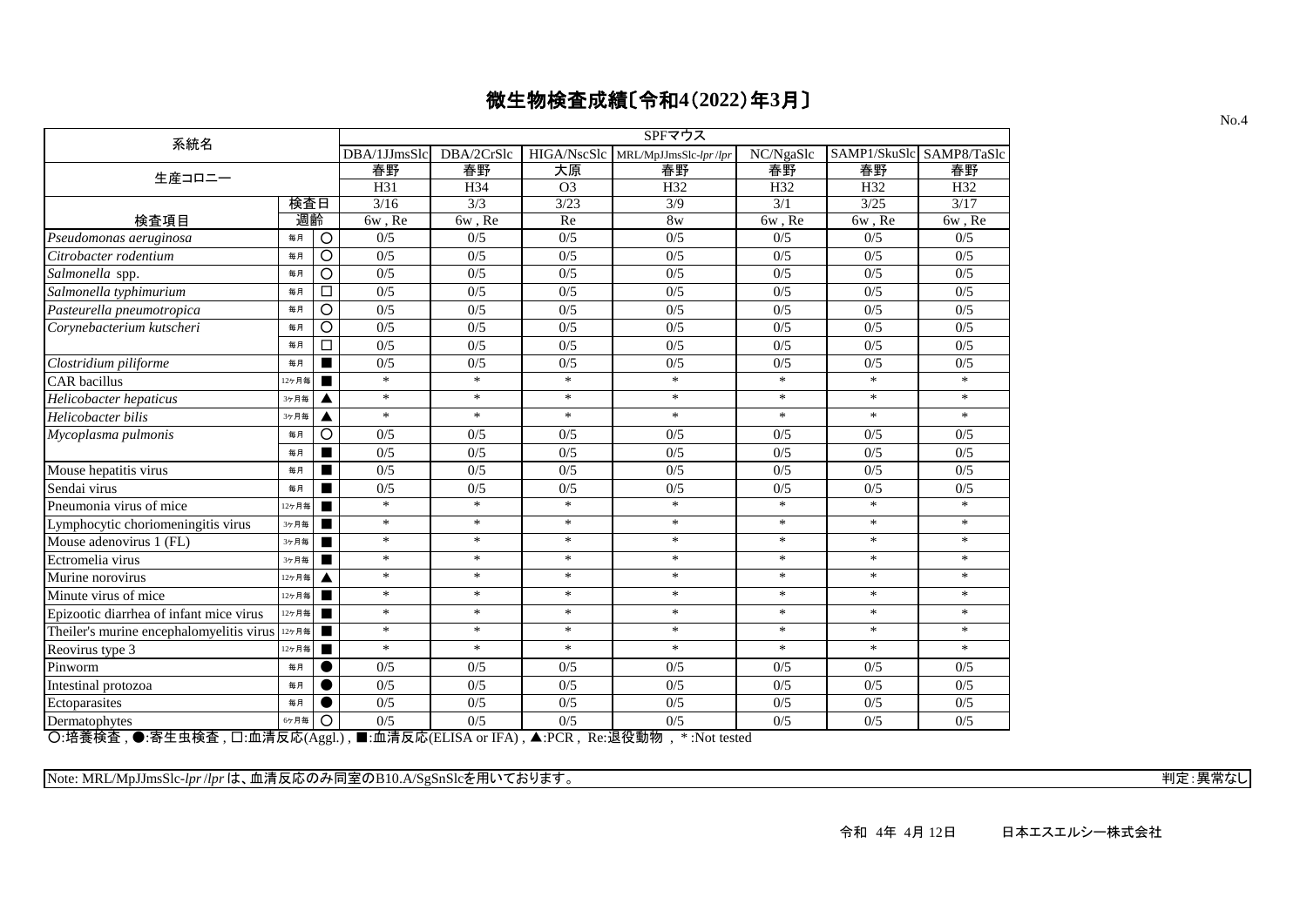| 系統名                                      |                         | SPFマウス |                                             |                 |                 |                 |                 |                 |            |                                                     |  |  |  |
|------------------------------------------|-------------------------|--------|---------------------------------------------|-----------------|-----------------|-----------------|-----------------|-----------------|------------|-----------------------------------------------------|--|--|--|
|                                          |                         |        | SAMP10/TaIdrSlc SAMR1/TaSlc 129X1/SvJJmsSlc |                 | B6D2F1/Slc      | B6C3F1/Slc      | CB6F1/Slc       | CD2F1/Slc       | NZBWF1/Slc | WBB6F1/Kit-Kit <sup>W</sup> /Kit <sup>W</sup> y/Slo |  |  |  |
| 生産コロニー                                   |                         | 春野     | 春野                                          | 春野              | 春野              | 春野              | 春野              | 春野              | 春野         | 春野                                                  |  |  |  |
|                                          |                         | H32    | H32                                         | H <sub>32</sub> | H <sub>24</sub> | H <sub>24</sub> | H <sub>24</sub> | H <sub>24</sub> | H34        | H32                                                 |  |  |  |
|                                          | 検査日                     | 3/25   | 3/17                                        | 3/9             | 3/7             | 3/7             | 3/23            | 3/14            | 3/11       | 3/25                                                |  |  |  |
| 検査項目                                     | 週齡                      | 6w, Re | 6w, Re                                      | 6w, Re          | 6w              | 6w              | 6w              | 6w              | 6w         | 8 <sub>w</sub>                                      |  |  |  |
| Pseudomonas aeruginosa                   | $\circ$<br>毎月           | 0/5    | 0/5                                         | 0/5             | 0/5             | 0/5             | 0/5             | 0/5             | 0/5        | 0/5                                                 |  |  |  |
| Citrobacter rodentium                    | $\circ$<br>毎月           | 0/5    | 0/5                                         | 0/5             | 0/5             | 0/5             | 0/5             | 0/5             | 0/5        | 0/5                                                 |  |  |  |
| Salmonella spp.                          | O<br>毎月                 | 0/5    | 0/5                                         | 0/5             | 0/5             | 0/5             | 0/5             | 0/5             | 0/5        | 0/5                                                 |  |  |  |
| Salmonella typhimurium                   | $\Box$<br>毎月            | 0/5    | 0/5                                         | 0/5             | 0/5             | 0/5             | 0/5             | 0/5             | 0/5        | 0/5                                                 |  |  |  |
| Pasteurella pneumotropica                | O<br>毎月                 | 0/5    | 0/5                                         | 0/5             | 0/5             | 0/5             | 0/5             | 0/5             | 0/5        | 0/5                                                 |  |  |  |
| Corynebacterium kutscheri                | $\circ$<br>毎月           | 0/5    | 0/5                                         | 0/5             | 0/5             | 0/5             | 0/5             | 0/5             | 0/5        | 0/5                                                 |  |  |  |
|                                          | $\Box$<br>毎月            | 0/5    | 0/5                                         | 0/5             | 0/5             | 0/5             | 0/5             | 0/5             | 0/5        | 0/5                                                 |  |  |  |
| Clostridium piliforme                    | $\blacksquare$<br>毎月    | 0/5    | 0/5                                         | 0/5             | 0/5             | 0/5             | 0/5             | 0/5             | 0/5        | 0/5                                                 |  |  |  |
| <b>CAR</b> bacillus                      | 12ヶ月毎<br>П              | $\ast$ | $\ast$                                      | $\ast$          | $\ast$          | $\ast$          | $\ast$          | $\ast$          | $\ast$     | $*$                                                 |  |  |  |
| Helicobacter hepaticus                   | 3ヶ月毎<br>▲               | $\ast$ | $\ast$                                      | $\ast$          | $\ast$          | $\ast$          | $\ast$          | $\ast$          | $\ast$     | $\ast$                                              |  |  |  |
| Helicobacter bilis                       | 3ヶ月毎<br>▲               | $\ast$ | $\ast$                                      | $\ast$          | $\ast$          | $\ast$          | $\ast$          | $\ast$          | $\ast$     | $\ast$                                              |  |  |  |
| Mycoplasma pulmonis                      | $\circ$<br>毎月           | 0/5    | 0/5                                         | 0/5             | 0/5             | 0/5             | 0/5             | 0/5             | 0/5        | 0/5                                                 |  |  |  |
|                                          | 毎月<br>п                 | 0/5    | 0/5                                         | 0/5             | 0/5             | 0/5             | 0/5             | 0/5             | 0/5        | 0/5                                                 |  |  |  |
| Mouse hepatitis virus                    | 毎月<br>П                 | 0/5    | 0/5                                         | 0/5             | 0/5             | 0/5             | 0/5             | 0/5             | 0/5        | 0/5                                                 |  |  |  |
| Sendai virus                             | п<br>毎月                 | 0/5    | 0/5                                         | 0/5             | 0/5             | 0/5             | 0/5             | 0/5             | 0/5        | 0/5                                                 |  |  |  |
| Pneumonia virus of mice                  | п<br>12ヶ月毎              | $\ast$ | $\ast$                                      | $\ast$          | $\ast$          | $\ast$          | $\ast$          | $\ast$          | $\ast$     | $\ast$                                              |  |  |  |
| Lymphocytic choriomeningitis virus       | $\blacksquare$<br>3ヶ月毎  | $\ast$ | $\ast$                                      | $\ast$          | $\ast$          | $\ast$          | $\ast$          | $\ast$          | $\ast$     | $\ast$                                              |  |  |  |
| Mouse adenovirus 1 (FL)                  | 3ヶ月毎<br>п               | $\ast$ | $\ast$                                      | $\ast$          | $\ast$          | $\ast$          | $\ast$          | $\ast$          | $\ast$     | $*$                                                 |  |  |  |
| Ectromelia virus                         | 3ヶ月毎<br>$\blacksquare$  | $\ast$ | $\ast$                                      | $\ast$          | $\ast$          | $\ast$          | $\ast$          | $\ast$          | $\ast$     | $*$                                                 |  |  |  |
| Murine norovirus                         | 12ヶ月毎<br>▲              | $\ast$ | $\ast$                                      | $\ast$          | $\ast$          | $\ast$          | $\ast$          | $\ast$          | $\ast$     | $\ast$                                              |  |  |  |
| Minute virus of mice                     | 12ヶ月毎<br>$\blacksquare$ | $\ast$ | $\ast$                                      | $\ast$          | $\ast$          | $\ast$          | $\ast$          | $\ast$          | $\ast$     | $\ast$                                              |  |  |  |
| Epizootic diarrhea of infant mice virus  | $\blacksquare$<br>12ヶ月毎 | $\ast$ | $\ast$                                      | $\ast$          | $\ast$          | $\ast$          | $\ast$          | $\ast$          | $\ast$     | $\ast$                                              |  |  |  |
| Theiler's murine encephalomyelitis virus | 12ヶ月毎<br>п              | $\ast$ | $\ast$                                      | $\ast$          | $\ast$          | $\ast$          | $\ast$          | $\ast$          | $\ast$     | $*$                                                 |  |  |  |
| Reovirus type 3                          | 12ヶ月毎<br>п              | $\ast$ | $\ast$                                      | $\ast$          | $\ast$          | $\ast$          | $\ast$          | $\ast$          | $\ast$     | $\ast$                                              |  |  |  |
| Pinworm                                  | 毎月<br>$\bullet$         | 0/5    | 0/5                                         | 0/5             | 0/5             | 0/5             | 0/5             | 0/5             | 0/5        | 0/5                                                 |  |  |  |
| Intestinal protozoa                      | $\bullet$<br>毎月         | 0/5    | 0/5                                         | 0/5             | 0/5             | 0/5             | 0/5             | 0/5             | 0/5        | 0/5                                                 |  |  |  |
| Ectoparasites                            | 毎月                      | 0/5    | 0/5                                         | 0/5             | 0/5             | 0/5             | 0/5             | 0/5             | 0/5        | 0/5                                                 |  |  |  |
| Dermatophytes                            | O<br>6ヶ月毎               | 0/5    | 0/5                                         | 0/5             | 0/5             | 0/5             | 0/5             | 0/5             | 0/5        | 0/5                                                 |  |  |  |

○:培養検査 , ●:寄生虫検査 , □:血清反応(Aggl.) , ■:血清反応(ELISA or IFA) , ▲:PCR , Re:退役動物 , \* :Not tested

Note: 判定:異常なし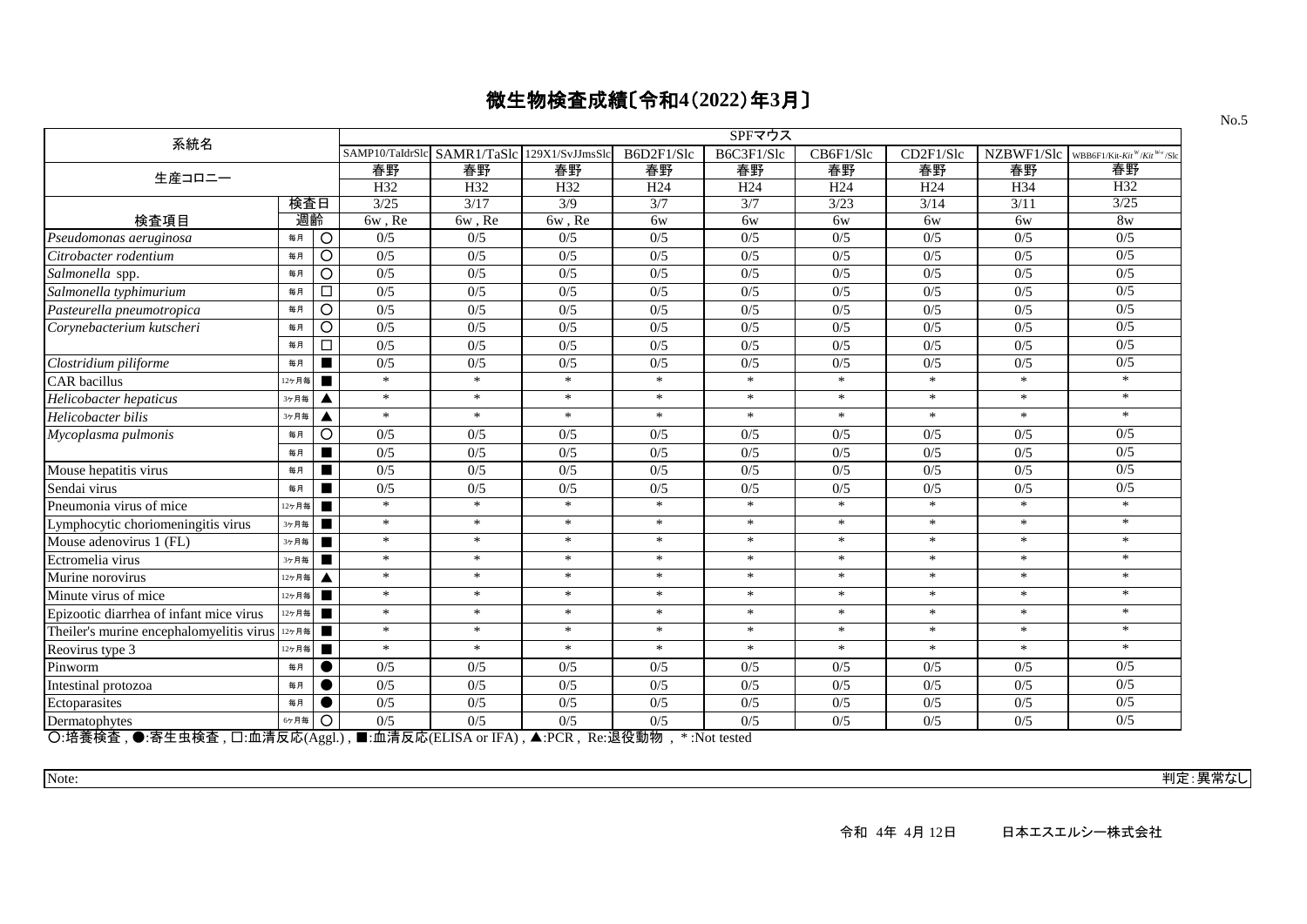| 系統名                                      |       |                    | SPFマウス                   |                                                   |                   |                 |                  |  |  |  |  |  |  |
|------------------------------------------|-------|--------------------|--------------------------|---------------------------------------------------|-------------------|-----------------|------------------|--|--|--|--|--|--|
|                                          |       |                    |                          | C57BL/6-Tg(CAG-EGFP) C57BL/6JJmsSlc-Tg(gpt delta) | BALB/cSlc-nu      |                 | KSN/Slc          |  |  |  |  |  |  |
| 生産コロニー                                   |       |                    | 大原                       | 大原                                                | 大原                | 春野              | 春野               |  |  |  |  |  |  |
|                                          |       |                    | O <sub>2</sub>           | O <sub>2</sub>                                    | O <sub>5</sub>    | H <sub>35</sub> | H35              |  |  |  |  |  |  |
|                                          | 検査日   |                    | 3/11                     | $\overline{3/3}$                                  | 3/3, 3/18         | 3/10, 3/28      | 3/21             |  |  |  |  |  |  |
| 検査項目                                     | 週齡    |                    | Re                       | Re                                                | $10w$ , $7w$ , Re | 6w, Re          | 12w, 18w         |  |  |  |  |  |  |
| Pseudomonas aeruginosa                   | 毎月    | $\circ$            | 0/5                      | 0/3                                               | 0/10              | 0/12            | 0/3              |  |  |  |  |  |  |
| Citrobacter rodentium                    | 毎月    | $\overline{\circ}$ | 0/5                      | $\overline{0/3}$                                  | 0/10              | 0/12            | 0/3              |  |  |  |  |  |  |
| Salmonella spp.                          | 毎月    | $\circ$            | 0/5                      | 0/3                                               | 0/10              | 0/12            | 0/3              |  |  |  |  |  |  |
| Salmonella typhimurium                   | 毎月    | $\Box$             | 0/5                      | 0/3                                               | 0/10              | 0/12            | 0/6              |  |  |  |  |  |  |
| Pasteurella pneumotropica                | 毎月    | $\overline{O}$     | 0/5                      | 0/3                                               | 0/10              | 0/12            | 0/3              |  |  |  |  |  |  |
| Staphylococcus aureus                    | 毎月    | $\overline{\circ}$ | $\overline{\phantom{0}}$ |                                                   | 0/10              | 0/12            | 0/3              |  |  |  |  |  |  |
| Corynebacterium kutscheri                | 毎月    | $\overline{\circ}$ | 0/5                      | 0/3                                               | 0/10              | 0/12            | 0/3              |  |  |  |  |  |  |
|                                          | 毎月    | $\Box$             | 0/5                      | $\overline{0/3}$                                  | 0/10              | 0/12            | 0/6              |  |  |  |  |  |  |
| Clostridium piliforme                    | 毎月    |                    | 0/5                      | 0/3                                               | 0/10              | 0/12            | 0/6              |  |  |  |  |  |  |
| <b>CAR</b> bacillus                      | 12ヶ月毎 |                    | $\ast$                   | $\ast$                                            | $\ast$            | $*$             | $\ast$           |  |  |  |  |  |  |
| Helicobacter hepaticus                   | 3ヶ月毎  | ▲                  | $\ast$                   | $\ast$                                            | $\ast$            | $\ast$          | $\ast$           |  |  |  |  |  |  |
| Helicobacter bilis                       | 3ヶ月毎  | ▲                  | $\ast$                   | $\ast$                                            | $*$               | $\ast$          | $\ast$           |  |  |  |  |  |  |
| Mycoplasma pulmonis                      | 毎月    | $\overline{\circ}$ | 0/5                      | $\overline{0/3}$                                  | 0/10              | 0/12            | $\overline{0/3}$ |  |  |  |  |  |  |
|                                          | 毎月    |                    | 0/5                      | 0/3                                               | 0/10              | 0/12            | 0/6              |  |  |  |  |  |  |
| Mouse hepatitis virus                    | 毎月    | ■                  | 0/5                      | 0/3                                               | 0/10              | 0/12            | 0/6              |  |  |  |  |  |  |
| Sendai virus                             | 毎月    |                    | 0/5                      | 0/3                                               | 0/10              | 0/12            | 0/6              |  |  |  |  |  |  |
| Pneumonia virus of mice                  | 12ヶ月毎 |                    | $\ast$                   | $\ast$                                            | $\ast$            | $*$             | $\ast$           |  |  |  |  |  |  |
| Lymphocytic choriomeningitis virus       | 3ヶ月毎  |                    | $\ast$                   | $\ast$                                            | $\ast$            | $\ast$          | $\ast$           |  |  |  |  |  |  |
| Mouse adenovirus 1 (FL)                  | 3ヶ月毎  |                    | $\ast$                   | $\ast$                                            | $\ast$            | $\ast$          | $*$              |  |  |  |  |  |  |
| Ectromelia virus                         | 3ヶ月毎  |                    | $\ast$                   | $\ast$                                            | $\ast$            | $\ast$          | $\ast$           |  |  |  |  |  |  |
| Murine norovirus                         | 12ヶ月毎 |                    | $\ast$                   | $\ast$                                            | $\ast$            | $\ast$          | $\ast$           |  |  |  |  |  |  |
| Minute virus of mice                     | 12ヶ月毎 |                    | $\ast$                   | $\ast$                                            | $\ast$            | $\ast$          | $\ast$           |  |  |  |  |  |  |
| Epizootic diarrhea of infant mice virus  | 12ヶ月毎 |                    | $\ast$                   | $\ast$                                            | $\ast$            | $\ast$          | $\ast$           |  |  |  |  |  |  |
| Theiler's murine encephalomyelitis virus | 12ヶ月毎 |                    | $\ast$                   | $\ast$                                            | $\ast$            | $\ast$          | $\ast$           |  |  |  |  |  |  |
| Reovirus type 3                          | 12ヶ月毎 |                    | $\ast$                   | $\ast$                                            | $\ast$            | $\ast$          | $\ast$           |  |  |  |  |  |  |
| Pinworm                                  | 毎月    |                    | 0/5                      | 0/3                                               | 0/10              | 0/12            | 0/3              |  |  |  |  |  |  |
| Intestinal protozoa                      | 毎月    |                    | 0/5                      | 0/3                                               | 0/10              | 0/12            | 0/3              |  |  |  |  |  |  |
| Ectoparasites                            | 毎月    |                    | 0/5                      | 0/3                                               | 0/10              | 0/12            | 0/3              |  |  |  |  |  |  |
| Pneumocystis murina                      | 6ヶ月毎  | ▲                  |                          |                                                   | $\ast$            | $*$             | $\ast$           |  |  |  |  |  |  |
| Dermatophytes                            | 6ヶ月毎  | $\Omega$           | 0/5                      | 0/3                                               | 0/10              | 0/12            | 0/6              |  |  |  |  |  |  |

Note: KSN/Slcは、血清反応のみ囮のBALB/cSlc-nu/+ または-+/+ を用いております。 インター・ファイン インター・ファイン インター・コンプレート 判定: 異常なし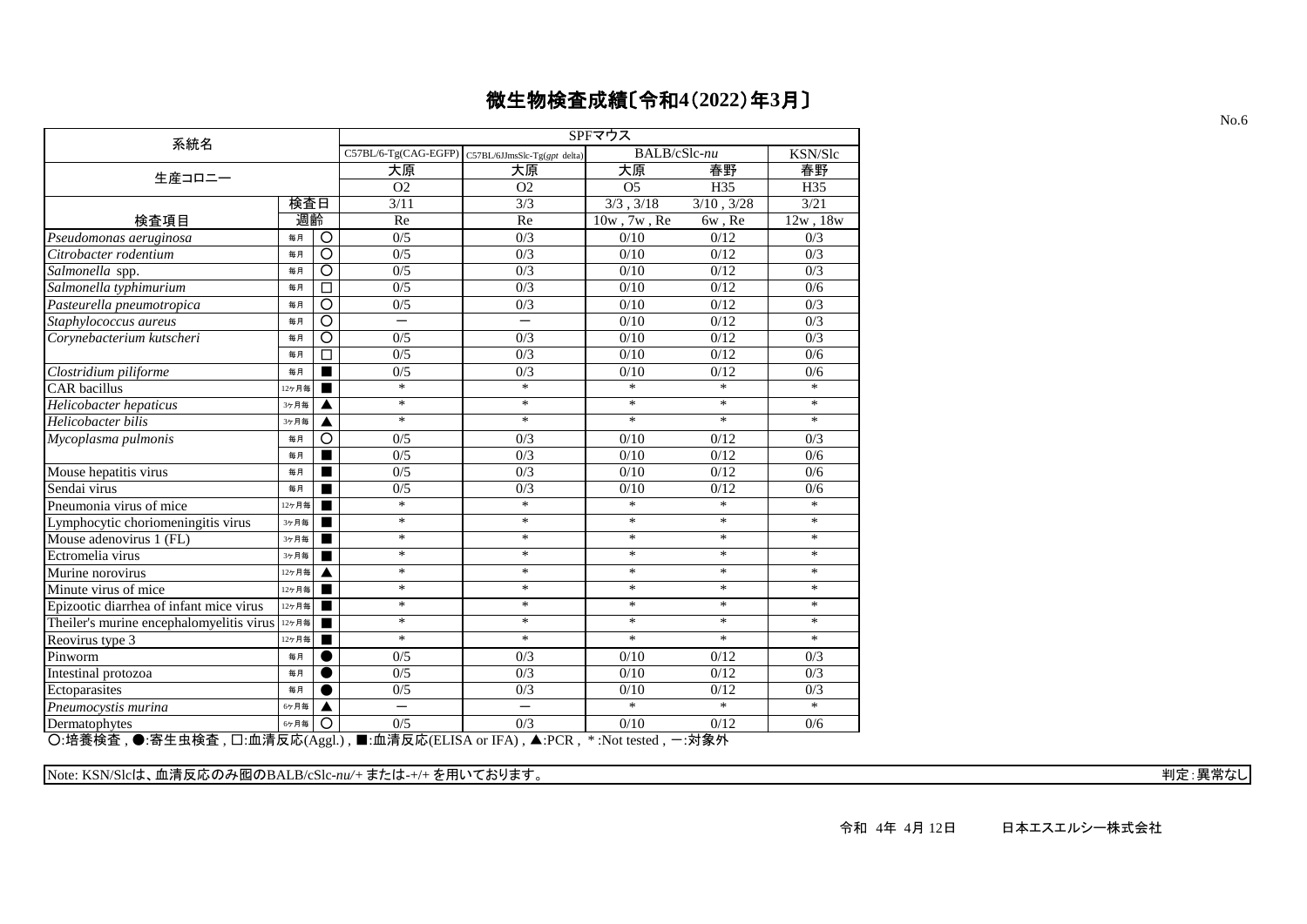| 系統名                                                        |       |                |                 |             |                            | SPFラット     |                                     |                |               |
|------------------------------------------------------------|-------|----------------|-----------------|-------------|----------------------------|------------|-------------------------------------|----------------|---------------|
|                                                            |       |                |                 | Slc:SD      |                            | Slc:Wistar | Slc:Wistar/ST                       | Slc:WsRC-Ws    | Slc:Zucker-fa |
| 生産コロニー                                                     |       |                | 引佐              | 春野          | 引佐                         | 春野         | 大原                                  | 大原             | 大原            |
|                                                            |       |                | I <sub>51</sub> | H21         | I52                        | H21        | O <sub>6</sub>                      | O <sub>6</sub> | O38           |
|                                                            | 検査日   |                | 3/3, 3/18       | 3/1, 3/17   | $\frac{1}{3/4}$ , 3/21     | 3/10, 3/29 | 3/10, 3/28                          | 3/2            |               |
| 検査項目                                                       | 週齡    |                | 6w, Re          | $6w$ , $Re$ | 6w, Re                     | 6w, Re     | 6w, Re                              | Re             |               |
| Pseudomonas aeruginosa                                     | 毎月    | $\circ$        | 0/40            | 0/20        | 0/40                       | 0/20       | 0/40                                | 0/5            | $\ast$        |
| Salmonella spp.                                            | 毎月    | O              | 0/40            | 0/20        | 0/40                       | 0/20       | 0/40                                | 0/5            | $*$           |
| Salmonella typhimurium                                     | 毎月    | □              | 0/20            | 0/20        | 0/20                       | 0/20       | 0/20                                | 0/5            | $*$           |
| Pasteurella pneumotropica                                  | 毎月    | $\circ$        | 0/40            | 0/20        | 0/40                       | 0/20       | 0/40                                | 0/5            | $*$           |
| Bordetella bronchiseptica                                  | 毎月    | O              | 0/40            | 0/20        | 0/40                       | 0/20       | 0/40                                | 0/5            | $\ast$        |
| Streptococcus pneumoniae                                   | 毎月    | O              | 0/40            | 0/20        | 0/40                       | 0/20       | 0/40                                | 0/5            | $\ast$        |
| Corynebacterium kutscheri                                  | 毎月    | O              | 0/40            | 0/20        | 0/40                       | 0/20       | 0/40                                | 0/5            | $\ast$        |
|                                                            | 毎月    | □              | 0/20            | 0/20        | 0/20                       | 0/20       | 0/20                                | 0/5            | $\ast$        |
| Clostridium piliforme                                      | 毎月    |                | 0/20            | 0/20        | 0/20                       | 0/20       | 0/20                                | 0/5            | $\ast$        |
| CAR bacillus                                               | 12ヶ月毎 |                | $\ast$          | $\ast$      | $\ast$                     | $\ast$     | $\ast$                              | $\ast$         | $\ast$        |
| Helicobacter hepaticus                                     | 6ヶ月毎  |                | 0/10            | 0/10        | 0/10                       | 0/10       | 0/10                                | 0/5            | $*$           |
| Helicobacter bilis                                         | 6ヶ月毎  |                | 0/10            | 0/10        | 0/10                       | 0/10       | 0/10                                | 0/5            | $\ast$        |
| Mycoplasma pulmonis                                        | 毎月    | О              | 0/40            | 0/20        | 0/40                       | 0/20       | 0/40                                | 0/5            | $\ast$        |
|                                                            | 毎月    |                | 0/20            | 0/20        | 0/20                       | 0/20       | 0/20                                | 0/5            | $\ast$        |
| Sialodacryoadenitis virus                                  | 毎月    |                | 0/20            | 0/20        | 0/20                       | 0/20       | 0/20                                | 0/5            | $*$           |
| Sendai virus                                               | 毎月    |                | 0/20            | 0/20        | 0/20                       | 0/20       | 0/20                                | 0/5            | $\ast$        |
| Hantavirus                                                 | 3ヶ月毎  |                | $\ast$          | $\ast$      | $\ast$                     | $\ast$     | $\ast$                              | $\ast$         | $\ast$        |
| Pneumonia virus of mice                                    | 12ヶ月毎 |                | $\ast$          | $\ast$      | $\ast$                     | $\ast$     | $*$                                 | $\ast$         | $*$           |
| Mouse adenovirus 1 (FL)                                    | 3ヶ月毎  |                | 0/10            | 0/10        | 0/10                       | 0/10       | 0/10                                | 0/5            | $\ast$        |
| Theiler's murine encephalomyelitis virus $12578$           |       |                | $\ast$          | $\ast$      | $\ast$                     | $\ast$     | $\ast$                              | $\ast$         | $\ast$        |
| Reovirus type 3                                            | 12ヶ月毎 |                | $\ast$          | $\ast$      | $\ast$                     | $\ast$     | $\ast$                              | $\ast$         | $*$           |
| Toolan's H-1 virus                                         | 12ヶ月毎 |                | $\ast$          | $\ast$      | $\ast$                     | $\ast$     | $*$                                 | $\ast$         | $\ast$        |
| Kilham rat virus                                           | 12ヶ月毎 |                | $\ast$          | $\ast$      | $\ast$                     | $\ast$     | $\ast$                              | $\ast$         | $\ast$        |
| Pinworm                                                    | 毎月    |                | 0/40            | 0/20        | 0/40                       | 0/20       | 0/40                                | 0/5            | $\ast$        |
| Intestinal protozoa                                        | 毎月    |                | 0/40            | 0/20        | 0/40                       | 0/20       | 0/40                                | 0/5            | $*$           |
| Ectoparasites                                              | 毎月    |                | 0/40            | 0/20        | 0/40                       | 0/20       | 0/40                                | 0/5            | $\ast$        |
| Dermatophytes                                              | 6ヶ月毎  | O              | 0/40            | 0/20        | 0/40                       | 0/20       | 0/40                                | 0/5            | $\ast$        |
| ○ #差於木<br>□ 而注口责 △▲<br>$\bullet$ $\pm$ + + $\star$ $\star$ |       | 1 <sub>2</sub> | ■ 责注□责∠□□△      | TTA         | $\sqrt{2}$<br>$\mathbf{D}$ | "日 幻 手 此一  | $\mathbf{v}$ <b>NT</b> $\mathbf{v}$ |                |               |

○:培養検査 , ●:寄生虫検査 , □:血清反応(Aggl.) , ■:血清反応(ELISA or IFA) , ▲:PCR , Re:退役動物 , \* :Not tested

Note: 判定:異常なし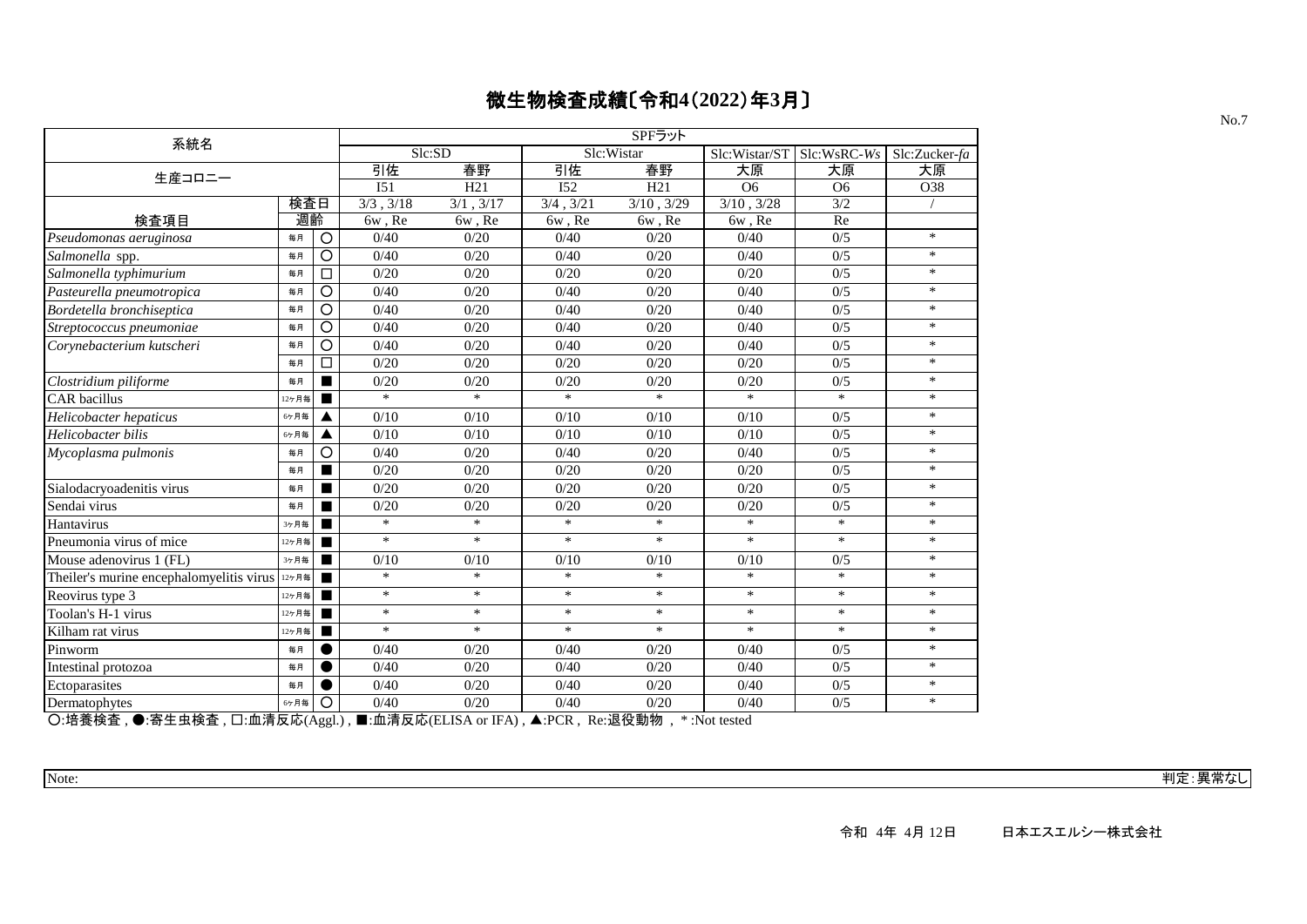| 系統名                                                                                                                                                                                                                                                                                                                   |                |                   |                   |                    |                   | SPFラット                             |            |            |            |        |
|-----------------------------------------------------------------------------------------------------------------------------------------------------------------------------------------------------------------------------------------------------------------------------------------------------------------------|----------------|-------------------|-------------------|--------------------|-------------------|------------------------------------|------------|------------|------------|--------|
|                                                                                                                                                                                                                                                                                                                       |                |                   | Hos:Donryu        | <b>ACI/NSlc</b>    | BN/SsNSlc         | DA/Slc                             | DIS/EisSlc | DIR/EisSlc | F344/NSlc  | GK/Slc |
| 生産コロニー                                                                                                                                                                                                                                                                                                                |                |                   | 大原                | 引佐                 | 大原                | 大原                                 | 引佐         | 引佐         | 引佐         | 引佐     |
|                                                                                                                                                                                                                                                                                                                       |                |                   | O38               | I36                | O38               | O38                                | I26        | I26        | <b>I36</b> | I56    |
|                                                                                                                                                                                                                                                                                                                       | 検査日            |                   | 3/11              | 3/7                | 3/11              | 3/22                               | 3/10       | 3/10       | 3/23       | 3/16   |
| 検査項目                                                                                                                                                                                                                                                                                                                  | 週齡             |                   | 7w                | Re                 | Re                | Re                                 | Re         | Re         | 4w, Re     | Re     |
| Pseudomonas aeruginosa                                                                                                                                                                                                                                                                                                | 毎月             | $\circ$           | 0/5               | 0/3                | 0/5               | 0/5                                | 0/3        | 0/3        | 0/5        | 0/3    |
| Salmonella spp.                                                                                                                                                                                                                                                                                                       | 毎月             | $\circ$           | 0/5               | 0/3                | 0/5               | 0/5                                | 0/3        | 0/3        | 0/5        | 0/3    |
| Salmonella typhimurium                                                                                                                                                                                                                                                                                                | 毎月             | □                 | 0/5               | 0/3                | 0/5               | 0/5                                | 0/3        | 0/3        | 0/5        | 0/3    |
| Pasteurella pneumotropica                                                                                                                                                                                                                                                                                             | 毎月             | $\circ$           | 0/5               | 0/3                | 0/5               | 0/5                                | 0/3        | 0/3        | 0/5        | 0/3    |
| Bordetella bronchiseptica                                                                                                                                                                                                                                                                                             | 毎月             | O                 | 0/5               | 0/3                | 0/5               | 0/5                                | 0/3        | 0/3        | 0/5        | 0/3    |
| Streptococcus pneumoniae                                                                                                                                                                                                                                                                                              | 毎月             | O                 | 0/5               | 0/3                | 0/5               | 0/5                                | 0/3        | 0/3        | 0/5        | 0/3    |
| Corynebacterium kutscheri                                                                                                                                                                                                                                                                                             | 毎月             | O                 | 0/5               | 0/3                | 0/5               | 0/5                                | 0/3        | 0/3        | 0/5        | 0/3    |
|                                                                                                                                                                                                                                                                                                                       | 毎月             | □                 | 0/5               | 0/3                | 0/5               | 0/5                                | 0/3        | 0/3        | 0/5        | 0/3    |
| Clostridium piliforme                                                                                                                                                                                                                                                                                                 | 毎月             |                   | 0/5               | 0/3                | 0/5               | 0/5                                | 0/3        | 0/3        | 0/5        | 0/3    |
| <b>CAR</b> bacillus                                                                                                                                                                                                                                                                                                   | 12ヶ月毎          |                   | $\ast$            | $\ast$             | $\ast$            | $\ast$                             | $\ast$     | $\ast$     | $\ast$     | $\ast$ |
| Helicobacter hepaticus                                                                                                                                                                                                                                                                                                | 6ヶ月毎           | ▲                 | 0/5               | 0/3                | 0/5               | 0/5                                | 0/3        | 0/3        | 0/5        | 0/3    |
| Helicobacter bilis                                                                                                                                                                                                                                                                                                    | 6ヶ月毎           |                   | 0/5               | 0/3                | 0/5               | 0/5                                | 0/3        | 0/3        | 0/5        | 0/3    |
| Mycoplasma pulmonis                                                                                                                                                                                                                                                                                                   | 毎月             | O                 | 0/5               | 0/3                | 0/5               | 0/5                                | 0/3        | 0/3        | 0/5        | 0/3    |
|                                                                                                                                                                                                                                                                                                                       | 毎月             |                   | 0/5               | 0/3                | 0/5               | 0/5                                | 0/3        | 0/3        | 0/5        | 0/3    |
| Sialodacryoadenitis virus                                                                                                                                                                                                                                                                                             | 毎月             |                   | 0/5               | 0/3                | 0/5               | 0/5                                | 0/3        | 0/3        | 0/5        | 0/3    |
| Sendai virus                                                                                                                                                                                                                                                                                                          | 毎月             |                   | 0/5               | 0/3                | 0/5               | 0/5                                | 0/3        | 0/3        | 0/5        | 0/3    |
| Hantavirus                                                                                                                                                                                                                                                                                                            | 3ヶ月毎           |                   | $\ast$            | $\ast$             | $\ast$            | $\ast$                             | $\ast$     | $\ast$     | $\ast$     | $\ast$ |
| Pneumonia virus of mice                                                                                                                                                                                                                                                                                               | 2ヶ月毎           | п                 | $\ast$            | $\ast$             | $\ast$            | $\ast$                             | $\ast$     | $\ast$     | $\ast$     | $\ast$ |
| Mouse adenovirus 1 (FL)                                                                                                                                                                                                                                                                                               | 3ヶ月毎           | п                 | 0/5               | 0/3                | 0/5               | 0/5                                | 0/3        | 0/3        | 0/5        | 0/3    |
| Theiler's murine encephalomyelitis virus                                                                                                                                                                                                                                                                              | 12ヶ月毎          | п                 | $\ast$            | $\ast$             | $\ast$            | $\ast$                             | $\ast$     | $\ast$     | $\ast$     | $\ast$ |
| Reovirus type 3                                                                                                                                                                                                                                                                                                       | 12ヶ月毎          | $\blacksquare$    | $\ast$            | $\ast$             | $\ast$            | $\ast$                             | $\ast$     | $\ast$     | $\ast$     | $\ast$ |
| Toolan's H-1 virus                                                                                                                                                                                                                                                                                                    | 12ヶ月毎          | п                 | $\ast$            | $\ast$             | $\ast$            | $\ast$                             | $\ast$     | $\ast$     | $\ast$     | $\ast$ |
| Kilham rat virus                                                                                                                                                                                                                                                                                                      | 12ヶ月毎          | $\blacksquare$    | $\ast$            | $\ast$             | $\ast$            | $\ast$                             | $\ast$     | $\ast$     | $\ast$     | $\ast$ |
| Pinworm                                                                                                                                                                                                                                                                                                               | 毎月             |                   | 0/5               | 0/3                | 0/5               | 0/5                                | 0/3        | 0/3        | 0/5        | 0/3    |
| Intestinal protozoa                                                                                                                                                                                                                                                                                                   | 毎月             |                   | 0/5               | 0/3                | 0/5               | 0/5                                | 0/3        | 0/3        | 0/5        | 0/3    |
| Ectoparasites                                                                                                                                                                                                                                                                                                         | 毎月             |                   | 0/5               | 0/3                | 0/5               | 0/5                                | 0/3        | 0/3        | 0/5        | 0/3    |
| Dermatophytes<br>$Q_{\text{H}}$ # $\neq$ + $\land$ + $\neq$ + $\land$ + $\land$ + $\land$ + $\land$ + $\land$ + $\land$ + $\land$ + $\land$ + $\land$ + $\land$ + $\land$ + $\land$ + $\land$ + $\land$ + $\land$ + $\land$ + $\land$ + $\land$ + $\land$ + $\land$ + $\land$ + $\land$ + $\land$ + $\land$ + $\land$ | 6ヶ月毎<br>高洼口虎(A | O<br>$\mathbf{1}$ | 0/5<br>■ 责注□责□□□▲ | 0/3<br><b>TEAN</b> | 0/5<br>$\sqrt{2}$ | 0/5<br>D `日仉手Mm<br>$4.37 \times 1$ | 0/3        | 0/3        | 0/5        | 0/3    |

○:培養検査 , ●:寄生虫検査 , □:血清反応(Aggl.) , ■:血清反応(ELISA or IFA) , ▲:PCR , Re:退役動物 , \* :Not tested

Note: 今月より、EHBR/EisSlc (I36) の成績を削除致します。 オンプレント アンプレーション こうしょう こうしょう こうしょう こうしょう 判定: 異常なし

No.8

令和 4年 4月 12日 日本エスエルシー株式会社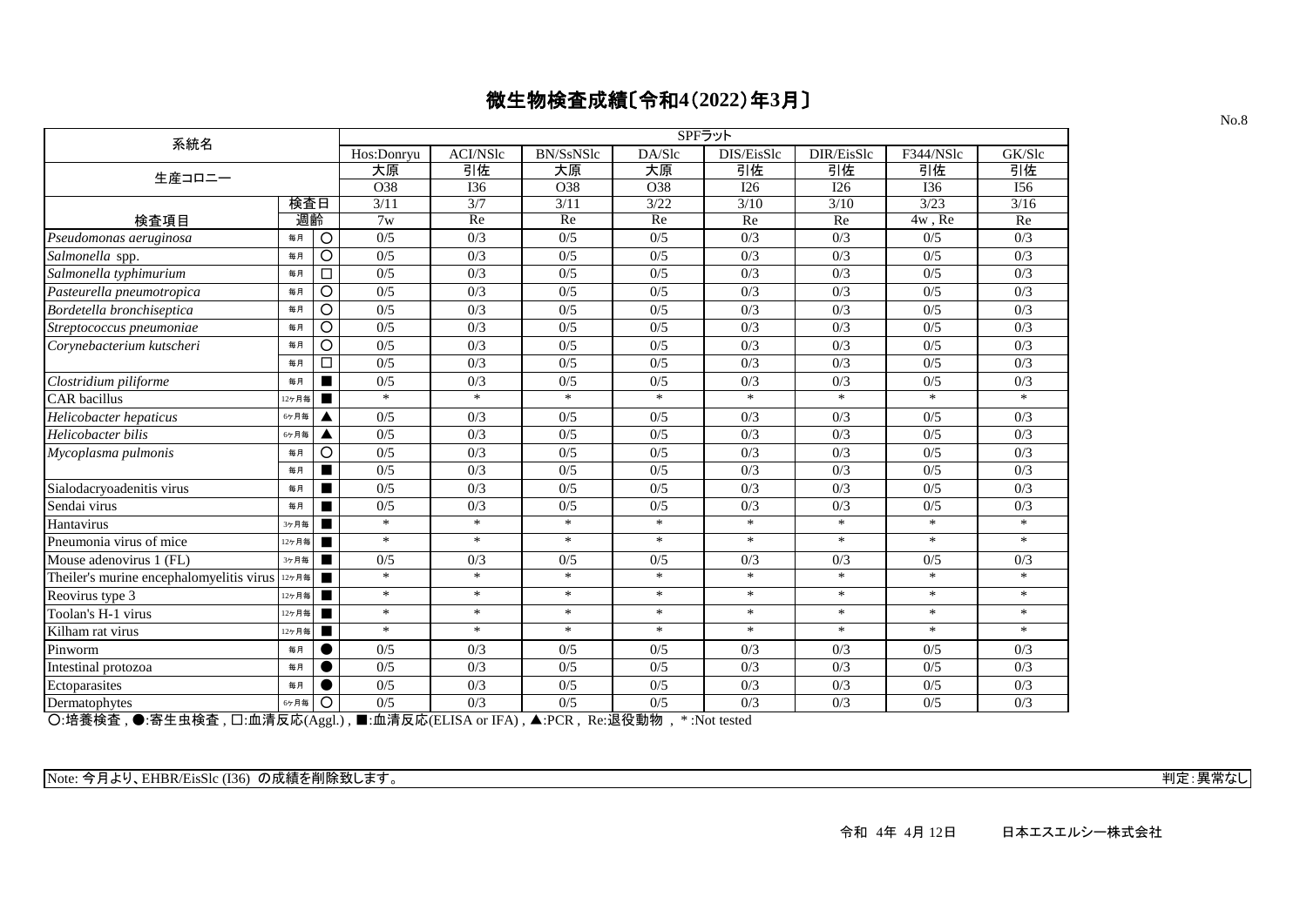| 系統名                                      |       |                |         |                 |                                      | SPFラット           |           |             |         |             |
|------------------------------------------|-------|----------------|---------|-----------------|--------------------------------------|------------------|-----------|-------------|---------|-------------|
|                                          |       |                | HWY/Slc | LEW/SsNSlc      | SHR/Izm                              | SHR/NDmcr-cp     | SHRSP/Izm | SHRSP5/Dmct | WKY/Izm | WKAH/HkmSlc |
| 生産コロニー                                   |       |                | 引佐      | 引佐              | 引佐                                   | 引佐               | 引佐        | 引佐          | 引佐      | 引佐          |
|                                          |       |                | I56     | I36             | I26                                  | I26              | I26       | I26         | I26     | I56         |
|                                          | 検査日   |                | 3/16    | $3/16$ , $3/28$ | 3/2                                  | 3/2              | 3/25      | 3/18        | 3/10    | 3/7         |
| 検査項目                                     | 週齡    |                | Re      | Re              | 6w, Re                               | Re               | 7w, Re    | $6w$ , Re   | 6w, Re  | Re          |
| Pseudomonas aeruginosa                   | 毎月    | O              | 0/3     | 0/10            | 0/3                                  | 0/3              | 0/3       | 0/3         | 0/3     | 0/3         |
| Salmonella spp.                          | 毎月    | $\circ$        | 0/3     | 0/10            | 0/3                                  | 0/3              | 0/3       | 0/3         | 0/3     | 0/3         |
| Salmonella typhimurium                   | 毎月    | □              | 0/3     | 0/10            | 0/3                                  | 0/3              | 0/3       | 0/3         | 0/3     | 0/3         |
| Pasteurella pneumotropica                | 毎月    | O              | 0/3     | 0/10            | 0/3                                  | 0/3              | 0/3       | 0/3         | 0/3     | 0/3         |
| Bordetella bronchiseptica                | 毎月    | O              | 0/3     | 0/10            | 0/3                                  | 0/3              | 0/3       | 0/3         | 0/3     | 0/3         |
| Streptococcus pneumoniae                 | 毎月    | O              | 0/3     | 0/10            | 0/3                                  | 0/3              | 0/3       | 0/3         | 0/3     | 0/3         |
| Corynebacterium kutscheri                | 毎月    | O              | 0/3     | 0/10            | 0/3                                  | 0/3              | 0/3       | 0/3         | 0/3     | 0/3         |
|                                          | 毎月    | □              | 0/3     | 0/10            | 0/3                                  | 0/3              | 0/3       | 0/3         | 0/3     | 0/3         |
| Clostridium piliforme                    | 毎月    | п              | 0/3     | 0/10            | 0/3                                  | 0/3              | 0/3       | 0/3         | 0/3     | 0/3         |
| <b>CAR</b> bacillus                      | 12ヶ月毎 | п              | $\ast$  | $\ast$          | $\ast$                               | $\ast$           | $\ast$    | $\ast$      | $\ast$  | $\ast$      |
| Helicobacter hepaticus                   | 6ヶ月毎  | ◢              | 0/3     | 0/10            | 0/3                                  | 0/3              | 0/3       | 0/3         | 0/3     | 0/3         |
| Helicobacter bilis                       | 6ヶ月毎  |                | 0/3     | 0/10            | 0/3                                  | 0/3              | 0/3       | 0/3         | 0/3     | 0/3         |
| Mycoplasma pulmonis                      | 毎月    | O              | 0/3     | 0/10            | 0/3                                  | 0/3              | 0/3       | 0/3         | 0/3     | 0/3         |
|                                          | 毎月    | п              | 0/3     | 0/10            | 0/3                                  | 0/3              | 0/3       | 0/3         | 0/3     | 0/3         |
| Sialodacryoadenitis virus                | 毎月    | $\blacksquare$ | 0/3     | 0/10            | 0/3                                  | 0/3              | 0/3       | 0/3         | 0/3     | 0/3         |
| Sendai virus                             | 毎月    |                | 0/3     | 0/10            | 0/3                                  | 0/3              | 0/3       | 0/3         | 0/3     | 0/3         |
| Hantavirus                               | 3ヶ月毎  |                | $\ast$  | $\ast$          | $\ast$                               | $\ast$           | $\ast$    | $\ast$      | $\ast$  | $\ast$      |
| Pneumonia virus of mice                  | 12ヶ月毎 |                | $\ast$  | $\ast$          | $\ast$                               | $\ast$           | $\ast$    | $\ast$      | $\ast$  | $\ast$      |
| Mouse adenovirus 1 (FL)                  | 3ヶ月毎  | $\blacksquare$ | 0/3     | 0/10            | 0/3                                  | 0/3              | 0/3       | 0/3         | 0/3     | 0/3         |
| Theiler's murine encephalomyelitis virus | 12ヶ月毎 |                | $\ast$  | $\ast$          | $\ast$                               | $\ast$           | $\ast$    | $\ast$      | $\ast$  | $\ast$      |
| Reovirus type 3                          | 12ヶ月毎 | п              | $\ast$  | $\ast$          | $\ast$                               | $\ast$           | $\ast$    | $\ast$      | $\ast$  | $\ast$      |
| Toolan's H-1 virus                       | 12ヶ月毎 | $\blacksquare$ | $\ast$  | $\ast$          | $\ast$                               | $\ast$           | $\ast$    | $\ast$      | $\ast$  | $\ast$      |
| Kilham rat virus                         | 12ヶ月毎 | п              | $\ast$  | $\ast$          | $\ast$                               | $\ast$           | $\ast$    | $\ast$      | $\ast$  | $\ast$      |
| Pinworm                                  | 毎月    |                | 0/3     | 0/10            | 0/3                                  | 0/3              | 0/3       | 0/3         | 0/3     | 0/3         |
| Intestinal protozoa                      | 毎月    |                | 0/3     | 0/10            | 0/3                                  | 0/3              | 0/3       | 0/3         | 0/3     | 0/3         |
| Ectoparasites                            | 毎月    |                | 0/3     | 0/10            | 0/3                                  | 0/3              | 0/3       | 0/3         | 0/3     | 0/3         |
| Dermatophytes<br>------                  | 6ヶ月毎  | O              | 0/3     | 0/10            | 0/3<br>$\mathbf{r}$<br>$\lambda$ por | 0/3<br>トロスロンチエルト | 0/3       | 0/3         | 0/3     | 0/3         |

○:培養検査 , ●:寄生虫検査 , □:血清反応(Aggl.) , ■:血清反応(ELISA or IFA) , ▲:PCR , Re:退役動物 , \* :Not tested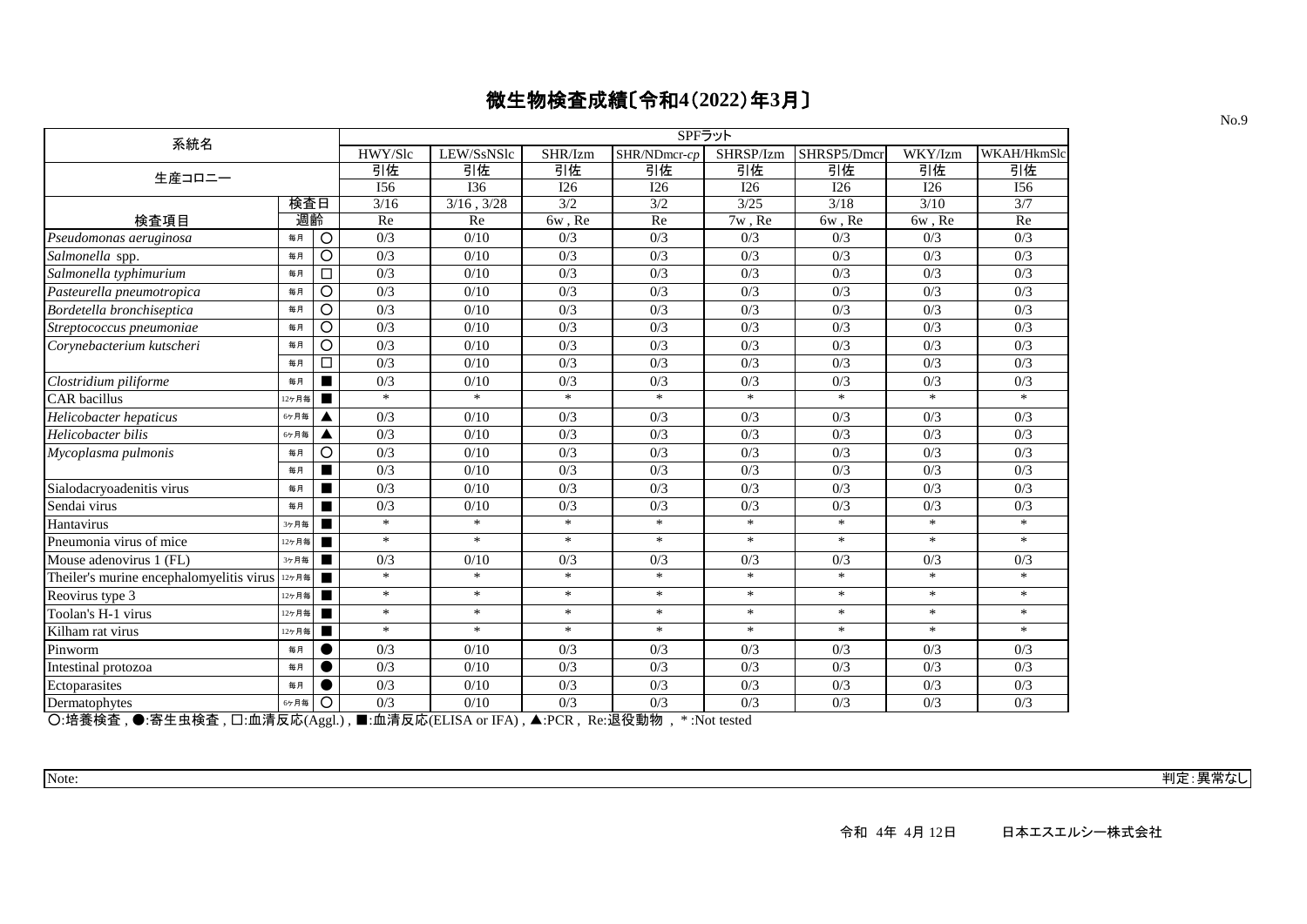|                                          |       |        | SPFラット                   |                 |
|------------------------------------------|-------|--------|--------------------------|-----------------|
| 系統名                                      |       |        | F344/NSlc-Tg (gpt delta) | SD-Tg(CAG-EGFP) |
| 生産コロニー                                   |       |        | 大原                       | 大原              |
|                                          |       |        | O <sub>2</sub>           | O <sub>2</sub>  |
|                                          | 検査日   |        | 3/7                      | 3/16            |
| 検査項目                                     | 週齡    |        | 4w, Re                   | $10w$ , Re      |
| Pseudomonas aeruginosa                   | 毎月    | O      | 0/3                      | 0/5             |
| Salmonella spp.                          | 毎月    | O      | 0/3                      | 0/5             |
| Salmonella typhimurium                   | 每月    | $\Box$ | 0/3                      | 0/5             |
| Pasteurella pneumotropica                | 毎月    | O      | 0/3                      | 0/5             |
| Bordetella bronchiseptica                | 毎月    | O      | 0/3                      | 0/5             |
| Streptococcus pneumoniae                 | 毎月    | O      | 0/3                      | 0/5             |
| Corynebacterium kutscheri                | 每月    | O      | 0/3                      | 0/5             |
|                                          | 毎月    | □      | 0/3                      | 0/5             |
| Clostridium piliforme                    | 毎月    | ٠      | 0/3                      | 0/5             |
| <b>CAR</b> bacillus                      | 12ヶ月毎 | ■      | $\ast$                   | $\ast$          |
| Helicobacter hepaticus                   | 6ヶ月毎  | ▲      | 0/3                      | 0/5             |
| Helicobacter bilis                       | 6ヶ月毎  |        | 0/3                      | 0/5             |
| Mycoplasma pulmonis                      | 毎月    | O      | 0/3                      | 0/5             |
|                                          | 毎月    | ٠      | 0/3                      | 0/5             |
| Sialodacryoadenitis virus                | 毎月    |        | 0/3                      | 0/5             |
| Sendai virus                             | 每月    | ٠      | 0/3                      | 0/5             |
| Hantavirus                               | 3ヶ月毎  | ■      | $\ast$                   | $\ast$          |
| Pneumonia virus of mice                  | 12ヶ月毎 |        | $\ast$                   | $\ast$          |
| Mouse adenovirus 1 (FL)                  | 3ヶ月毎  | ۳      | 0/3                      | 0/5             |
| Theiler's murine encephalomyelitis virus | 12ヶ月毎 |        | $\ast$                   | *               |
| Reovirus type 3                          | 12ヶ月毎 | ٠      | $\ast$                   | $\ast$          |
| Toolan's H-1 virus                       | 12ヶ月毎 |        | *                        | *               |
| Kilham rat virus                         | 12ヶ月毎 |        | $\ast$                   | $\ast$          |
| Pinworm                                  | 毎月    |        | 0/3                      | 0/5             |
| Intestinal protozoa                      | 毎月    | ٠      | 0/3                      | 0/5             |
| Ectoparasites                            | 毎月    |        | 0/3                      | 0/5             |
| Dermatophytes                            | 6ケ月毎  | О      | 0/3                      | 0/5             |

○:培養検査 , ●:寄生虫検査 , □:血清反応(Aggl.) , ■:血清反応(ELISA or IFA) , ▲:PCR , Re:退役動物 , \* :Not tested

Note: 判定:異常なし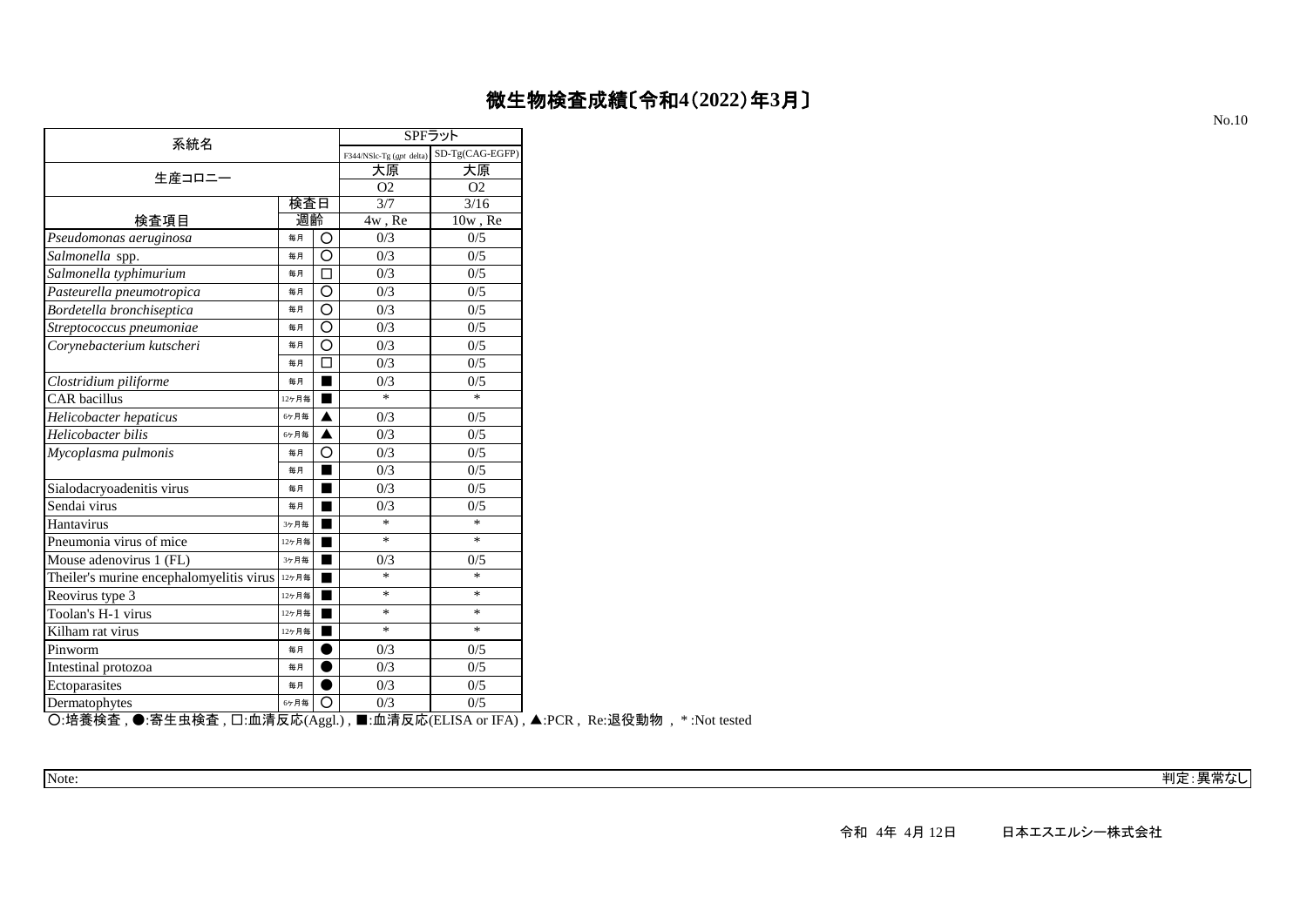| 系統名                                |       |   | SPFハムスター         |                | 系統名                                          |      |   |
|------------------------------------|-------|---|------------------|----------------|----------------------------------------------|------|---|
|                                    |       |   | Slc:Syrian       | $J2N-k$        |                                              |      |   |
| 生産コロニー                             |       |   | 大原               | 大原             | 生産コロニー                                       |      |   |
|                                    |       |   | O7               | O <sub>7</sub> |                                              |      |   |
|                                    | 検査日   |   | 3/2, 3/24        | $3/15$         |                                              | 検査日  |   |
| 検査項目                               | 週齡    |   | $6w$ , $7w$ , Re | Re             | 検査項目                                         | 週齡   |   |
| Pseudomonas aeruginosa             | 毎月    | O | 0/10             | 0/3            | Pseudomonas aeruginosa                       | 毎月   | O |
| Salmonella spp.                    | 毎月    | O | 0/10             | 0/3            | Salmonella spp.                              | 毎月   |   |
| Salmonella typhimurium             | 毎月    |   | 0/10             | 0/3            | Salmonella typhimurium                       | 毎月   |   |
| Pasteurella pneumotropica          | 毎月    | О | 0/10             | 0/3            | Pasteurella pneumotropica                    | 毎月   | O |
| Bordetella bronchiseptica          | 毎月    | O | 0/10             | 0/3            | Bordetella bronchiseptica                    | 毎月   | О |
| Streptococcus pneumoniae           | 毎月    | O | 0/10             | 0/3            | Corynebacterium kutscheri                    | 每月   | O |
| Corynebacterium kutscheri          | 毎月    | О | 0/10             | 0/3            |                                              | 毎月   |   |
|                                    | 毎月    |   | 0/10             | 0/3            | Clostridium piliforme                        | 毎月   |   |
| Yersinia pseudotuberculosis        | 3ヶ月毎  | O | *                | $*$            | Helicobacter hepaticus                       | 6ケ月毎 |   |
| Clostridium piliforme              | 毎月    |   | 0/10             | 0/3            | Helicobacter bilis                           | 6ヶ月毎 |   |
| Mycoplasma pulmonis                | 毎月    | О | 0/10             | 0/3            | Mycoplasma pulmonis                          | 毎月   |   |
|                                    | 毎月    |   | 0/10             | 0/3            |                                              | 毎月   |   |
| Sendai virus                       | 毎月    |   | 0/10             | 0/3            | Sendai virus                                 | 毎月   |   |
| Hantavirus                         | 3ヶ月毎  |   | $\ast$           | $*$            | Pinworm                                      | 毎月   |   |
| Pneumonia virus of mice            | 12ヶ月毎 |   | $\ast$           | $\ast$         | Intestinal protozoa                          | 毎月   |   |
| Lymphocytic choriomeningitis virus | 3ヶ月毎  |   | $\ast$           | $*$            | Ectoparasites                                | 毎月   |   |
| Eimeria caviae                     | 毎月    |   | 0/10             | 0/3            | ○:培養検査, ●:寄生虫検査, 口:血清反応(Aggl.),              |      |   |
| Pinworm                            | 毎月    |   | 0/10             | 0/3            | ■:血清反応(ELISA or IFA) , ▲:PCR , Re:退役動物 , *:N |      |   |
| Intestinal protozoa                | 毎月    |   | 0/10             | 0/3            |                                              |      |   |
| Ectoparasites                      | 毎月    |   | 0/10             | 0/3            |                                              |      |   |

|     |                | <b></b>          |               |                                                          | のロヘノ イ・ヘベ      |
|-----|----------------|------------------|---------------|----------------------------------------------------------|----------------|
|     |                | Slc:Syrian       | $J2N-k$       | 系統名                                                      | MON/Jms/GbsSlc |
|     |                | 大原               | 大原            | 生産コロニー                                                   | 引佐             |
|     |                | O7               | O7            |                                                          | I31            |
| 検査日 |                | 3/2, 3/24        | 3/15          | 検査日                                                      | 3/30           |
| 週齡  |                | $6w$ , $7w$ , Re | Re            | 週齡<br>検査項目                                               | 18w            |
| 毎月  | O              | 0/10             | 0/3           | Ω<br>每月<br>Pseudomonas aeruginosa                        | 0/5            |
| 毎月  | $\circ$        | 0/10             | 0/3           | Salmonella spp.<br>O<br>毎月                               | 0/5            |
| 毎月  | $\Box$         | 0/10             | 0/3           | Salmonella typhimurium<br>⊐<br>毎月                        | 0/5            |
| 毎月  | $\Omega$       | 0/10             | 0/3           | Pasteurella pneumotropica<br>O<br>毎月                     | 0/5            |
| 毎月  | O              | 0/10             | 0/3           | O<br>Bordetella bronchiseptica<br>毎月                     | 0/5            |
| 毎月  | $\Omega$       | 0/10             | 0/3           | Corynebacterium kutscheri<br>౧<br>每月                     | 0/5            |
| 毎月  | O              | 0/10             | 0/3           | ⊐<br>毎月                                                  | 0/5            |
| 毎月  | $\Box$         | 0/10             | 0/3           | Clostridium piliforme<br>毎月                              | 0/5            |
| ヶ月毎 | $\circ$        | $\ast$           | $\ast$        | Helicobacter hepaticus<br>6ヶ月毎                           | 0/5            |
| 毎月  |                | 0/10             | 0/3           | Helicobacter bilis<br>6ケ月毎                               | 0/5            |
| 毎月  | O              | 0/10             | 0/3           | Mycoplasma pulmonis<br>O<br>毎月                           | 0/5            |
| 毎月  |                | 0/10             | 0/3           | п<br>毎月                                                  | 0/5            |
| 毎月  | $\blacksquare$ | 0/10             | 0/3           | Sendai virus<br>п<br>毎月                                  | 0/5            |
| ヶ月毎 |                | $*$              | $\ast$        | Pinworm<br>毎月                                            | 0/5            |
| ヶ月毎 |                | $\ast$           | $\ast$        | Intestinal protozoa<br>毎月                                | 0/5            |
| ヶ月毎 |                | *                | $\ast$        | Ectoparasites<br>毎月                                      | 0/5            |
|     |                | $\sim$ $\sim$    | $\sim$ $\sim$ | $\bullet$ <b>EXAX ADD</b> FRAME OF LIFT $\bullet$ .<br>. |                |

■:血清反応(ELISA or IFA), ▲:PCR, Re:退役動物, \*:Not tested

 $O:$ 培養検査,  $\bigcirc$ :寄生虫検査,  $\square$ :血清反応 $(Aggl.)$ ,

■:血清反応(ELISA or IFA) , Re:退役動物 , \* :Not tested

Note: 判定:異常なし

 $\sqrt{\text{SDF}7 + \frac{1}{2}\hat{\tau}^2}$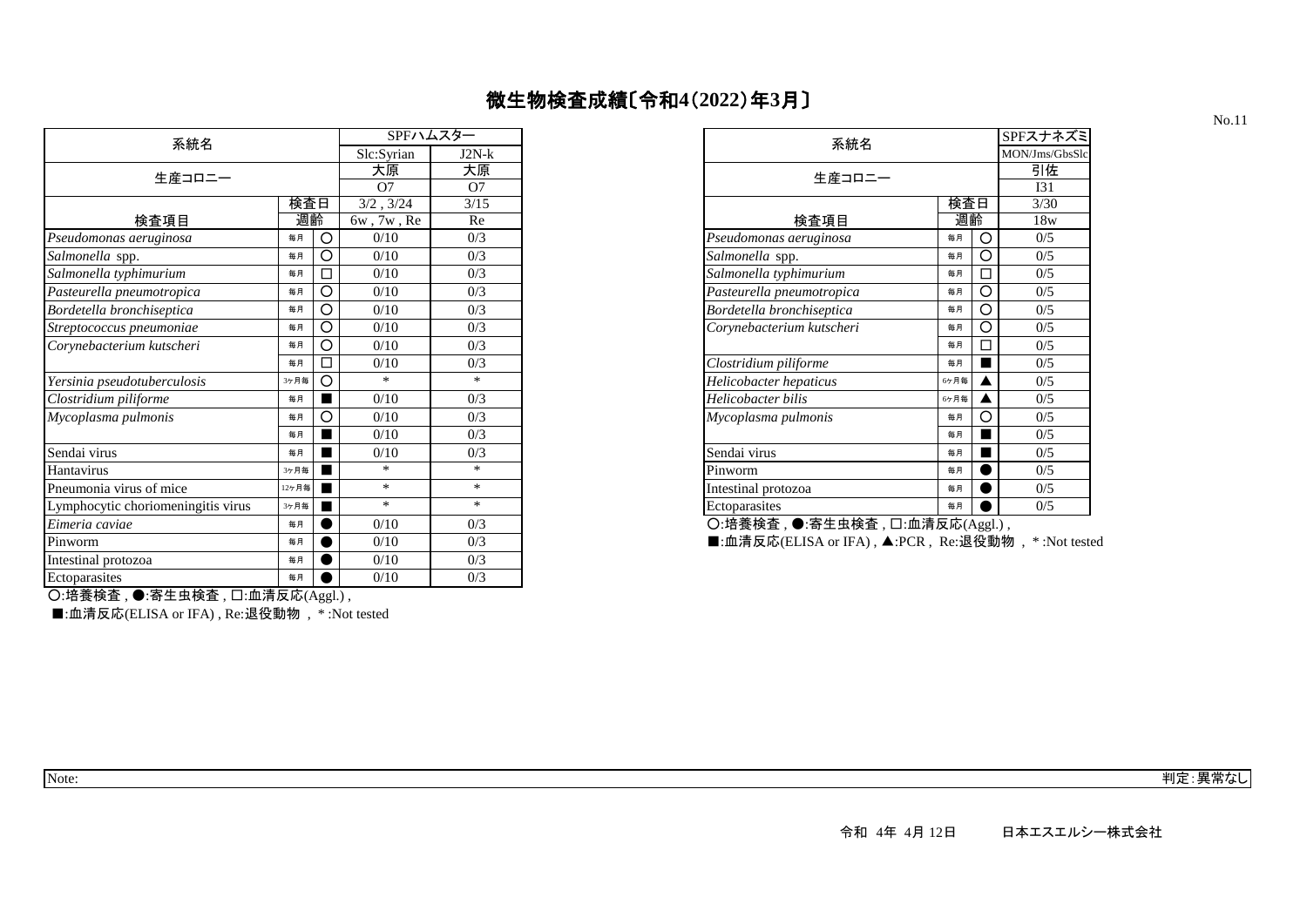| 微生物検査成績〔令和4(2022)年3月〕 |  |
|-----------------------|--|
|-----------------------|--|

| 系統名                         |      |     | SPFモルモット        |                 |  |  |
|-----------------------------|------|-----|-----------------|-----------------|--|--|
|                             |      |     |                 | Slc:Hartley     |  |  |
| 生産コロニー                      |      |     | 中伊豆             | 中伊豆             |  |  |
|                             |      |     | N <sub>12</sub> | N <sub>14</sub> |  |  |
|                             | 検査日  |     | 3/9.3/24        | $3/4$ , $3/22$  |  |  |
| 検査項目                        | 週齡   |     | $4w$ , Re       | $4w$ , Re       |  |  |
| Pseudomonas aeruginosa      | 毎月   | O   | 0/20            | 0/20            |  |  |
| Salmonella spp.             | 毎月   | O   | 0/20            | 0/20            |  |  |
| Salmonella typhimurium      | 毎月   |     | 0/20            | 0/20            |  |  |
| Pasteurella pneumotropica   | 毎月   | ∩   | 0/20            | 0/20            |  |  |
| Bordetella bronchiseptica   | 毎月   | ( ) | 0/20            | 0/20            |  |  |
|                             | 毎月   |     | 0/20            | 0/20            |  |  |
| Streptococcus zooepidemicus | 毎月   | ∩   | 0/20            | 0/20            |  |  |
| Streptococcus pneumoniae    | 毎月   | ∩   | 0/20            | 0/20            |  |  |
| Yersinia pseudotuberculosis | 3ヶ月毎 | ∩   | *               | *               |  |  |
| Clostridium piliforme       | 毎月   |     | 0/20            | 0/20            |  |  |
| Mycoplasma pulmonis         | 毎月   | O   | 0/20            | 0/20            |  |  |
|                             | 毎月   |     | 0/20            | 0/20            |  |  |
| Sendai virus                | 毎月   |     | 0/20            | 0/20            |  |  |
| Eimeria caviae              | 毎月   |     | 0/20            | 0/20            |  |  |
| Ectoparasites               | 毎月   |     | 0/20            | 0/20            |  |  |
|                             |      |     |                 |                 |  |  |

| 系統名                         |      | SPFモルモット          |                 |           |  |  |
|-----------------------------|------|-------------------|-----------------|-----------|--|--|
|                             |      |                   | Slc:Hartley     |           |  |  |
| 生産コロニー                      |      |                   | 中伊豆             | 中伊豆       |  |  |
|                             |      |                   | N <sub>12</sub> | N14       |  |  |
| 検査日<br>週齡<br>検査項目           |      | 3/9.3/24          | 3/4, 3/22       |           |  |  |
|                             |      |                   | $4w$ , Re       | $4w$ , Re |  |  |
| Pseudomonas aeruginosa      | 毎月   | O                 | 0/20            | 0/20      |  |  |
| Salmonella spp.             | 毎月   | O                 | 0/20            | 0/20      |  |  |
| Salmonella typhimurium      | 毎月   | $\Box$            | 0/20            | 0/20      |  |  |
| Pasteurella pneumotropica   | 毎月   | O                 | 0/20            | 0/20      |  |  |
| Bordetella bronchiseptica   | 毎月   | O                 | 0/20            | 0/20      |  |  |
|                             | 毎月   | $\Box$            | 0/20            | 0/20      |  |  |
| Streptococcus zooepidemicus | 毎月   | O                 | 0/20            | 0/20      |  |  |
| Streptococcus pneumoniae    | 毎月   | O                 | 0/20            | 0/20      |  |  |
| Yersinia pseudotuberculosis | 3ヶ月毎 | $\circ$           | $*$             | $*$       |  |  |
| Clostridium piliforme       | 毎月   |                   | 0/20            | 0/20      |  |  |
| Mycoplasma pulmonis         | 毎月   | O                 | 0/20            | 0/20      |  |  |
|                             | $ -$ | <b>CONTRACTOR</b> | 0/20            | 0/20      |  |  |

〇:培養検査 , ●:寄生虫検査 , □:血清反応(Aggl.) , ■:血清反応(ELISA or IFA) ,<br>Re:退役動物

○:培養検査 , ●:寄生虫検査 , □:血清反応(Aggl.) , ■:血清反応(ELISA or IFA) ,

Re:退役動物 , \* :Not tested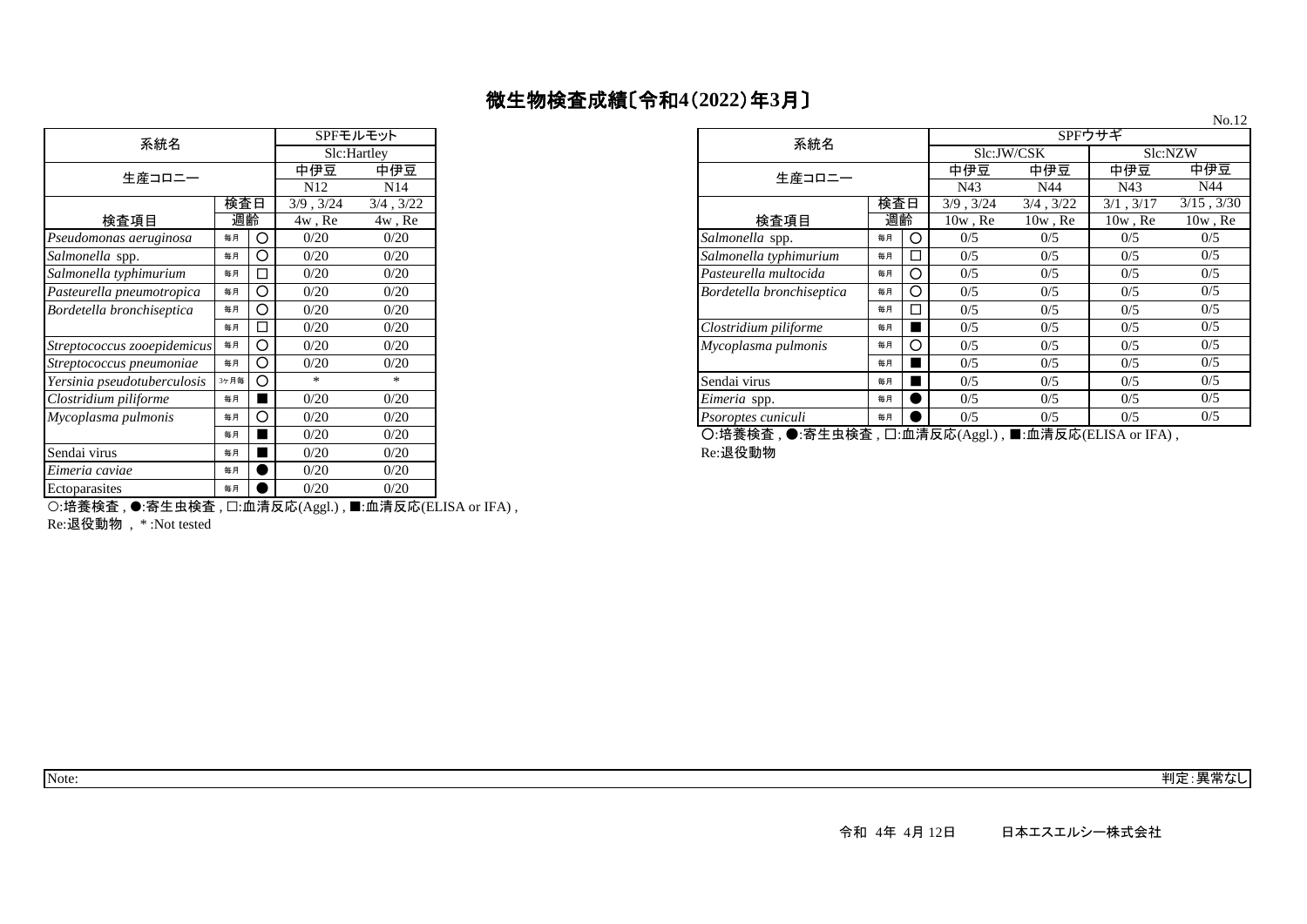| 系統名                                      | SPFマウス   |          |           |           |  |  |
|------------------------------------------|----------|----------|-----------|-----------|--|--|
|                                          | Hos:HR-1 | Hos:HR-1 |           |           |  |  |
| 生産コロニー                                   |          |          | 星野試験動物飼育所 | 星野試験動物飼育所 |  |  |
|                                          |          |          | B棟        | C棟        |  |  |
|                                          | 検査日      |          | 3/2       | 3/9       |  |  |
| 検査項目                                     | 週齡       |          | Re        | Re        |  |  |
| Pseudomonas aeruginosa                   | 毎月       | Ο        | 0/4       | 0/4       |  |  |
| Citrobacter rodentium                    | 毎月       | O        | 0/4       | 0/4       |  |  |
| Salmonella spp.                          | 毎月       | O        | 0/4       | 0/4       |  |  |
| Salmonella typhimurium                   | 毎月       | П        | 0/4       | 0/4       |  |  |
| Pasteurella pneumotropica                | 毎月       | O        | 0/4       | 0/4       |  |  |
| Corynebacterium kutscheri                | 毎月       | Ω        | 0/4       | 0/4       |  |  |
|                                          | 毎月       | п        | 0/4       | 0/4       |  |  |
| Clostridium piliforme                    | 毎月       |          | 0/4       | 0/4       |  |  |
| <b>CAR</b> bacillus                      | 12ヶ月毎    | ٠        | $\ast$    | $\ast$    |  |  |
| Helicobacter hepaticus                   | 3ヶ月毎     |          | *         | *         |  |  |
| Helicobacter bilis                       | 3ヶ月毎     | ▲        | $\ast$    | $\ast$    |  |  |
| Mycoplasma pulmonis                      | 毎月       | Ω        | 0/4       | 0/4       |  |  |
|                                          | 每月       |          | 0/4       | 0/4       |  |  |
| Mouse hepatitis virus                    | 毎月       |          | 0/4       | 0/4       |  |  |
| Sendai virus                             | 毎月       |          | 0/4       | 0/4       |  |  |
| Pneumonia virus of mice                  | 12ヶ月毎    |          | $\ast$    | $\ast$    |  |  |
| Lymphocytic choriomeningitis virus       | 3ヶ月毎     |          | $\ast$    | *         |  |  |
| Mouse adenovirus 1 (FL)                  | 3ヶ月毎     |          | *         | *         |  |  |
| Ectromelia virus                         | 3ヶ月毎     | ■        | *         | *         |  |  |
| Murine norovirus                         | 12ヶ月毎    | ▲        | ∗         | *         |  |  |
| Minute virus of mice                     | 12ヶ月毎    | ٠        | $\ast$    | $\ast$    |  |  |
| Epizootic diarrhea of infant mice virus  | 12ヶ月毎    | ▅        | *         | *         |  |  |
| Theiler's murine encephalomyelitis virus | 12ヶ月毎    | ▅        | *         | *         |  |  |
| Reovirus type 3                          | 12ヶ月毎    |          | $\ast$    | $\ast$    |  |  |
| Pinworm                                  | 毎月       |          | 0/4       | 0/4       |  |  |
| Intestinal protozoa                      | 毎月       |          | 0/4       | 0/4       |  |  |
| Ectoparasites                            | 毎月       |          | 0/4       | 0/4       |  |  |
| Dermatophytes                            | 6ヶ月毎     | ∩        | 0/4       | 0/4       |  |  |

| 系統名                                                      |       |                | SPFマウス     |            | 系統名                                      |       |                | SPFラット   |          |           |           |  |
|----------------------------------------------------------|-------|----------------|------------|------------|------------------------------------------|-------|----------------|----------|----------|-----------|-----------|--|
|                                                          |       |                | $Hos:HR-1$ | $Hos:HR-1$ |                                          |       |                | SHR/Hos  | WKY/Hos  | Hos:OLETF | Hos:LETO  |  |
| 生産コロニー                                                   |       |                | 星野試験動物飼育所  | 星野試験動物飼育   | 生産コロニー                                   |       |                | 星野試験動物飼育 | 星野試験動物飼育 | 星野試験動物飼育所 | 星野試験動物飼育所 |  |
|                                                          |       |                | B棟         | C棟         |                                          |       |                | C棟       | C棟       | C棟        | C棟        |  |
| 検査日                                                      |       |                | 3/2        | 3/9        |                                          |       | 検査日            | 3/9      | 3/9      | 3/9       | 3/9       |  |
| 検査項目                                                     | 週齡    |                | Re         | Re         | 検査項目                                     | 週齡    |                | Re       | Re       | Re        | Re        |  |
| Pseudomonas aeruginosa                                   | 毎月    | O              | 0/4        | 0/4        | Pseudomonas aeruginosa                   | 毎月    | $\circ$        | 0/3      | 0/2      | 0/3       | 0/2       |  |
| Citrobacter rodentium                                    | 毎月    | $\circ$        | 0/4        | 0/4        | Salmonella spp.                          | 毎月    | $\circ$        | 0/3      | 0/2      | 0/3       | 0/2       |  |
| Salmonella spp.                                          | 毎月    | $\circ$        | 0/4        | 0/4        | Salmonella typhimurium                   | 毎月    | $\Box$         | 0/3      | 0/2      | 0/3       | 0/2       |  |
| Salmonella typhimurium                                   | 毎月    | $\Box$         | 0/4        | 0/4        | Pasteurella pneumotropica                | 毎月    | $\circ$        | 0/3      | 0/2      | 0/3       | 0/2       |  |
| Pasteurella pneumotropica                                | 毎月    | $\circ$        | 0/4        | 0/4        | Bordetella bronchiseptica                | 毎月    | $\circ$        | 0/3      | 0/2      | 0/3       | 0/2       |  |
| Corynebacterium kutscheri                                | 毎月    | $\circ$        | 0/4        | 0/4        | Streptococcus pneumoniae                 | 毎月    | $\circ$        | 0/3      | 0/2      | 0/3       | 0/2       |  |
|                                                          | 毎月    | $\Box$         | 0/4        | 0/4        | Corynebacterium kutscheri                | 毎月    | $\circ$        | 0/3      | 0/2      | 0/3       | 0/2       |  |
| Clostridium piliforme                                    | 每月    | п              | 0/4        | 0/4        |                                          | 毎月    | $\Box$         | 0/3      | 0/2      | 0/3       | 0/2       |  |
| <b>CAR</b> bacillus                                      | 12ヶ月毎 | $\blacksquare$ | $\ast$     | $\ast$     | Clostridium piliforme                    | 毎月    |                | 0/3      | 0/2      | 0/3       | 0/2       |  |
| Helicobacter hepaticus                                   | 3ヶ月毎  |                | $\ast$     | $\ast$     | <b>CAR</b> bacillus                      | 12ヶ月毎 |                | $\ast$   | $\ast$   | $*$       | $\ast$    |  |
| Helicobacter bilis                                       | 3ヶ月毎  |                | $\ast$     | $*$        | Helicobacter hepaticus                   | 6ヶ月毎  |                | 0/3      | 0/2      | 0/3       | 0/2       |  |
| Mycoplasma pulmonis                                      | 毎月    | $\circ$        | 0/4        | 0/4        | Helicobacter bilis                       | 6ヶ月毎  |                | 0/3      | 0/2      | 0/3       | 0/2       |  |
|                                                          | 毎月    | п              | 0/4        | 0/4        | Mycoplasma pulmonis                      | 毎月    | $\circ$        | 0/3      | 0/2      | 0/3       | 0/2       |  |
| Mouse hepatitis virus                                    | 毎月    | $\blacksquare$ | 0/4        | 0/4        |                                          | 毎月    |                | 0/3      | 0/2      | 0/3       | 0/2       |  |
| Sendai virus                                             | 毎月    | П              | 0/4        | 0/4        | Sialodacryoadenitis virus                | 毎月    |                | 0/3      | 0/2      | 0/3       | 0/2       |  |
| Pneumonia virus of mice                                  | 12ヶ月毎 | $\blacksquare$ | $\ast$     | $\ast$     | Sendai virus                             | 毎月    |                | 0/3      | 0/2      | 0/3       | 0/2       |  |
| Lymphocytic choriomeningitis virus                       | 3ヶ月毎  | п              | $\ast$     | $\ast$     | Hantavirus                               | 3ヶ月毎  |                | $*$      | $\ast$   | $\ast$    | $\ast$    |  |
| Mouse adenovirus 1 (FL)                                  | 3ヶ月毎  | $\blacksquare$ | $\ast$     | $\ast$     | Pneumonia virus of mice                  | 12ヶ月毎 |                | $\ast$   | $\ast$   | $\ast$    | $*$       |  |
| Ectromelia virus                                         | 3ヶ月毎  | $\blacksquare$ | $\ast$     | $\ast$     | Mouse adenovirus 1 (FL)                  | 3ヶ月毎  | $\blacksquare$ | 0/3      | 0/2      | 0/3       | 0/2       |  |
| Murine norovirus                                         | 12ヶ月毎 |                | $\ast$     | $\ast$     | Theiler's murine encephalomyelitis virus | 12ヶ月毎 |                | $\ast$   | $\ast$   | $*$       | $\ast$    |  |
| Minute virus of mice                                     | 12ヶ月毎 |                | $\ast$     | $\ast$     | Reovirus type 3<br>12ヶ月毎                 |       |                | $\ast$   | $\ast$   | $\ast$    | $\ast$    |  |
| Epizootic diarrhea of infant mice virus $\vert^{12\tau}$ |       | $\blacksquare$ | $\ast$     | $\ast$     | Toolan's H-1 virus<br>12ヶ月毎              |       |                | $\ast$   | $\ast$   | $\ast$    | $\ast$    |  |
| Theiler's murine encephalomyelitis virus                 | 12ヶ月毎 | п              | $\ast$     | $\ast$     | Kilham rat virus                         | 12ヶ月毎 |                | $\ast$   | $\ast$   | $\ast$    | $\ast$    |  |
| Reovirus type 3                                          | 12ヶ月毎 | п              | $\ast$     | $\ast$     | Pinworm                                  | 毎月    |                | 0/3      | 0/2      | 0/3       | 0/2       |  |
| Pinworm                                                  | 毎月    |                | 0/4        | 0/4        | Intestinal protozoa                      | 毎月    |                | 0/3      | 0/2      | 0/3       | 0/2       |  |
| Intestinal protozoa                                      | 毎月    |                | 0/4        | 0/4        | Ectoparasites                            | 毎月    |                | 0/3      | 0/2      | 0/3       | 0/2       |  |
| Ectoparasites                                            | 毎月    | $\bullet$      | 0/4        | 0/4        | Dermatophytes                            | 6ヶ月毎  | $\circ$        | 0/3      | 0/2      | 0/3       | 0/2       |  |

○:培養検査 , ●:寄生虫検査 , □:血清反応(Aggl.) , ■:血清反応(ELISA or IFA) , ▲:PCR , Re:退役動物 , \* :Not tested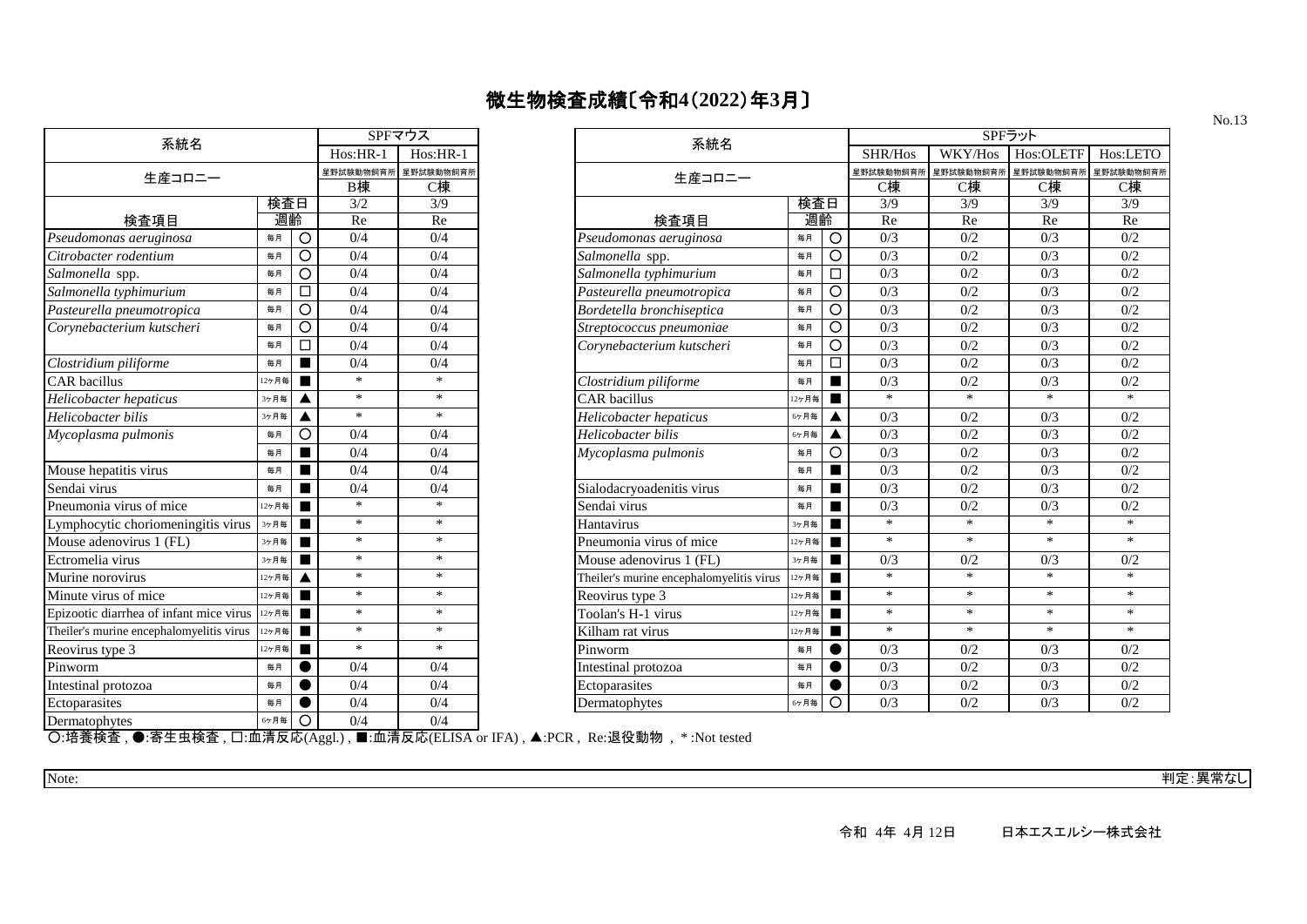| 系統名                                              |       |                | SPFマウス                                |                                                             |                |                        |  |  |  |
|--------------------------------------------------|-------|----------------|---------------------------------------|-------------------------------------------------------------|----------------|------------------------|--|--|--|
|                                                  |       |                | $C57BLKS/JIar-m+/+Lepr$ <sup>db</sup> | <b>IVCS</b>                                                 | <b>TSOD</b>    | <b>TSNO</b>            |  |  |  |
| 生産コロニー                                           |       |                | 動物繁殖研究所                               | 動物繁殖研究所                                                     |                | 動物繁殖研究所 動物繁殖研究所        |  |  |  |
|                                                  |       |                | 102                                   | 102                                                         | 102            | 102                    |  |  |  |
|                                                  | 検査日   |                | 3/1                                   | 3/8                                                         | 3/17           | 3/22                   |  |  |  |
| 検査項目                                             | 週齡    |                | 9 <sub>W</sub>                        | 9 <sub>W</sub>                                              | 9 <sub>W</sub> | 9 <sub>W</sub>         |  |  |  |
| Pseudomonas aeruginosa                           | 毎月    | O              | 0/5                                   | 0/3                                                         | 0/5            | 0/3                    |  |  |  |
| Citrobacter rodentium                            | 毎月    | $\circ$        | 0/5                                   | 0/3                                                         | 0/5            | 0/3                    |  |  |  |
| Salmonella spp.                                  | 毎月    | O              | 0/5                                   | 0/3                                                         | 0/5            | 0/3                    |  |  |  |
| Salmonella typhimurium                           | 毎月    | □              | 0/5                                   | 0/3                                                         | 0/5            | 0/3                    |  |  |  |
| Pasteurella pneumotropica                        | 毎月    | Ō              | 0/5                                   | 0/3                                                         | 0/5            | 0/3                    |  |  |  |
| Corynebacterium kutscheri                        | 毎月    | O              | 0/5                                   | 0/3                                                         | 0/5            | 0/3                    |  |  |  |
|                                                  | 毎月    | П              | 0/5                                   | 0/3                                                         | 0/5            | 0/3                    |  |  |  |
| Clostridium piliforme                            | 毎月    | $\blacksquare$ | 0/5                                   | 0/3                                                         | 0/5            | 0/3                    |  |  |  |
| <b>CAR</b> bacillus                              | 12ヶ月毎 |                | $\ast$                                | $\ast$                                                      | $\ast$         | $\ast$                 |  |  |  |
| Helicobacter hepaticus                           | 3ヶ月毎  |                | $\ast$                                | $\ast$                                                      | $\ast$         | $\ast$                 |  |  |  |
| Helicobacter bilis                               | 3ヶ月毎  | ▲              | $\ast$                                | *                                                           | *              | $\ast$                 |  |  |  |
| Mycoplasma pulmonis                              | 毎月    | O              | 0/5                                   | 0/3                                                         | 0/5            | 0/3                    |  |  |  |
|                                                  | 毎月    |                | 0/5                                   | 0/3                                                         | 0/5            | 0/3                    |  |  |  |
| Mouse hepatitis virus                            | 毎月    | ■              | 0/5                                   | 0/3                                                         | 0/5            | 0/3                    |  |  |  |
| Sendai virus                                     | 毎月    |                | 0/5                                   | 0/3                                                         | 0/5            | 0/3                    |  |  |  |
| Pneumonia virus of mice                          | 12ヶ月毎 |                | $\ast$                                | $\ast$                                                      | $\ast$         | $*$                    |  |  |  |
| Lymphocytic choriomeningitis virus               | 3ヶ月毎  | ■              | $\ast$                                | $\ast$                                                      | $\ast$         | $\ast$                 |  |  |  |
| Mouse adenovirus 1 (FL)                          | 3ヶ月毎  |                | $\ast$                                | $\ast$                                                      | $\ast$         | $\ast$                 |  |  |  |
| Ectromelia virus                                 | 3ヶ月毎  |                | $\ast$                                | $\ast$                                                      | $\ast$         | $\ast$                 |  |  |  |
| Murine norovirus                                 | 12ヶ月毎 |                | *                                     | $\ast$                                                      | *              | $\ast$                 |  |  |  |
| Minute virus of mice                             | 12ヶ月毎 |                | $\ast$                                | $\ast$                                                      | *              | $\ast$                 |  |  |  |
| Epizootic diarrhea of infant mice virus          | 12ヶ月毎 | ш              | $\ast$                                | $\ast$                                                      | $\ast$         | $\ast$                 |  |  |  |
| Theiler's murine encephalomyelitis virus         | 12ヶ月毎 |                | $\ast$                                | $\ast$                                                      | $\ast$         | $\ast$                 |  |  |  |
| Reovirus type 3                                  | 12ヶ月毎 |                | $\ast$                                | $\ast$                                                      | $\ast$         | $\ast$                 |  |  |  |
| Pinworm                                          | 毎月    |                | 0/5                                   | 0/3                                                         | 0/5            | 0/3                    |  |  |  |
| Intestinal protozoa                              | 毎月    |                | 0/5                                   | 0/3                                                         | 0/5            | 0/3                    |  |  |  |
| Ectoparasites                                    | 毎月    |                | 0/5                                   | 0/3                                                         | 0/5            | 0/3                    |  |  |  |
| Dermatophytes                                    | 6ヶ月毎  | O              | 0/5                                   | 0/3                                                         | 0/5            | 0/3                    |  |  |  |
| O·培养焓杏 ●·塞生中焓杏 口·血清反応(Aggl) ■·血清反応(ELISA or IEA) |       |                |                                       | $\blacktriangle$ · $\blacktriangleright$ $\curvearrowright$ | <b>Re-混怨動物</b> | $*$ $\cdot$ Not tested |  |  |  |

○:培養検査 , ●:寄生虫検査 , □:血清反応(Aggl.) , ■:血清反応(ELISA or IFA) , ▲:PCR , Re:退役動物 , \* :Not tested

Note: 判定:異常なし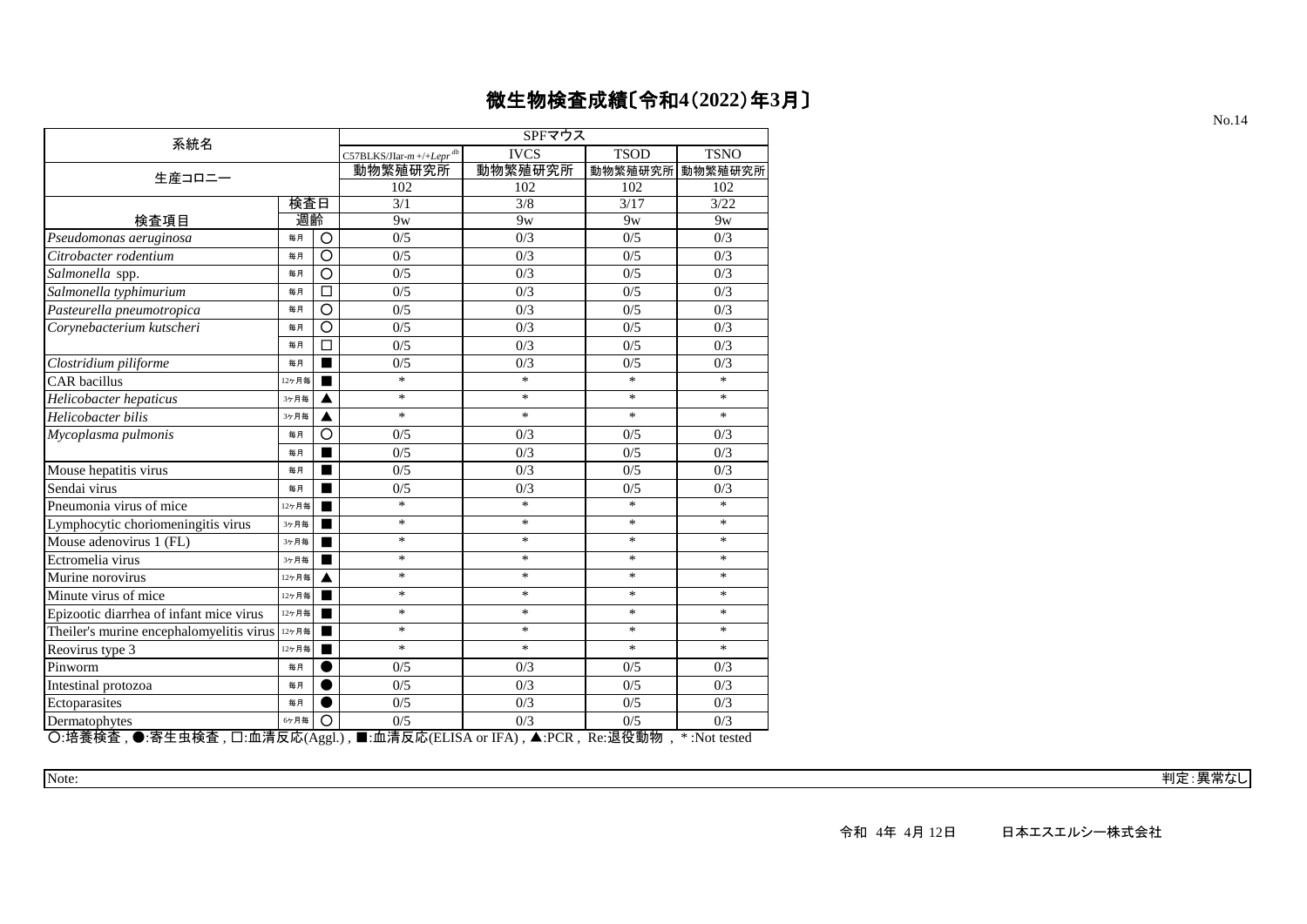| Iar:Long-Evans Iar:Wistar-Imamichi<br>動物繁殖研究所<br>生産コロニー<br>103<br>103<br>検査日<br>3/1, 3/17<br>$3/8$ , $3/22$<br>週齡<br>検査項目<br>6w, Re<br>6w, Re<br>O<br>毎月<br>0/20<br>0/20<br>0/20<br>0/20<br>O<br>每月<br>□<br>0/20<br>0/20<br>毎月<br>O<br>0/20<br>0/20<br>毎月<br>O<br>0/20<br>0/20<br>毎月<br>0/20<br>0/20<br>O<br>毎月<br>O<br>0/20<br>0/20<br>毎月<br>П<br>0/20<br>0/20<br>毎月<br>0/20<br>0/20<br>毎月<br>$\ast$<br>$\ast$<br>ш<br>12ヶ月毎<br>0/10<br>0/10<br>6ヶ月毎<br>▲<br>0/10<br>0/10<br>6ヶ月毎<br>0/20<br>0/20<br>毎月<br>Ο<br>0/20<br>0/20<br>毎月<br>0/20<br>0/20<br>毎月<br>0/20<br>0/20<br>每月<br>$\ast$<br>$\ast$<br>3ヶ月毎<br>$\ast$<br>$\ast$<br>12ヶ月毎<br>0/10<br>3ヶ月毎<br>0/10<br>$\ast$<br>*<br>12ヶ月毎<br>$\ast$<br>*<br>12ヶ月毎<br>$\ast$<br>$\ast$<br>12ヶ月毎<br>$\ast$<br>$\ast$<br>12ヶ月毎<br>0/20<br>0/20<br>毎月<br>0/20<br>0/20<br>毎月<br>0/20<br>0/20<br>毎月<br>Ω<br>0/20<br>0/20<br>6ヶ月毎 |                                          | SPFラット |         |  |  |  |  |  |
|---------------------------------------------------------------------------------------------------------------------------------------------------------------------------------------------------------------------------------------------------------------------------------------------------------------------------------------------------------------------------------------------------------------------------------------------------------------------------------------------------------------------------------------------------------------------------------------------------------------------------------------------------------------------------------------------------------------------------------------------------------------------------------------------------------------------------------------------------------------------------|------------------------------------------|--------|---------|--|--|--|--|--|
|                                                                                                                                                                                                                                                                                                                                                                                                                                                                                                                                                                                                                                                                                                                                                                                                                                                                           | 系統名                                      |        |         |  |  |  |  |  |
|                                                                                                                                                                                                                                                                                                                                                                                                                                                                                                                                                                                                                                                                                                                                                                                                                                                                           |                                          |        | 動物繁殖研究所 |  |  |  |  |  |
|                                                                                                                                                                                                                                                                                                                                                                                                                                                                                                                                                                                                                                                                                                                                                                                                                                                                           |                                          |        |         |  |  |  |  |  |
|                                                                                                                                                                                                                                                                                                                                                                                                                                                                                                                                                                                                                                                                                                                                                                                                                                                                           |                                          |        |         |  |  |  |  |  |
|                                                                                                                                                                                                                                                                                                                                                                                                                                                                                                                                                                                                                                                                                                                                                                                                                                                                           |                                          |        |         |  |  |  |  |  |
|                                                                                                                                                                                                                                                                                                                                                                                                                                                                                                                                                                                                                                                                                                                                                                                                                                                                           | Pseudomonas aeruginosa                   |        |         |  |  |  |  |  |
|                                                                                                                                                                                                                                                                                                                                                                                                                                                                                                                                                                                                                                                                                                                                                                                                                                                                           | Salmonella spp.                          |        |         |  |  |  |  |  |
|                                                                                                                                                                                                                                                                                                                                                                                                                                                                                                                                                                                                                                                                                                                                                                                                                                                                           | Salmonella typhimurium                   |        |         |  |  |  |  |  |
|                                                                                                                                                                                                                                                                                                                                                                                                                                                                                                                                                                                                                                                                                                                                                                                                                                                                           | Pasteurella pneumotropica                |        |         |  |  |  |  |  |
|                                                                                                                                                                                                                                                                                                                                                                                                                                                                                                                                                                                                                                                                                                                                                                                                                                                                           | Bordetella bronchiseptica                |        |         |  |  |  |  |  |
|                                                                                                                                                                                                                                                                                                                                                                                                                                                                                                                                                                                                                                                                                                                                                                                                                                                                           | Streptococcus pneumoniae                 |        |         |  |  |  |  |  |
|                                                                                                                                                                                                                                                                                                                                                                                                                                                                                                                                                                                                                                                                                                                                                                                                                                                                           | Corynebacterium kutscheri                |        |         |  |  |  |  |  |
|                                                                                                                                                                                                                                                                                                                                                                                                                                                                                                                                                                                                                                                                                                                                                                                                                                                                           |                                          |        |         |  |  |  |  |  |
|                                                                                                                                                                                                                                                                                                                                                                                                                                                                                                                                                                                                                                                                                                                                                                                                                                                                           | Clostridium piliforme                    |        |         |  |  |  |  |  |
|                                                                                                                                                                                                                                                                                                                                                                                                                                                                                                                                                                                                                                                                                                                                                                                                                                                                           | <b>CAR</b> bacillus                      |        |         |  |  |  |  |  |
|                                                                                                                                                                                                                                                                                                                                                                                                                                                                                                                                                                                                                                                                                                                                                                                                                                                                           | Helicobacter hepaticus                   |        |         |  |  |  |  |  |
|                                                                                                                                                                                                                                                                                                                                                                                                                                                                                                                                                                                                                                                                                                                                                                                                                                                                           | Helicobacter bilis                       |        |         |  |  |  |  |  |
|                                                                                                                                                                                                                                                                                                                                                                                                                                                                                                                                                                                                                                                                                                                                                                                                                                                                           | Mycoplasma pulmonis                      |        |         |  |  |  |  |  |
|                                                                                                                                                                                                                                                                                                                                                                                                                                                                                                                                                                                                                                                                                                                                                                                                                                                                           |                                          |        |         |  |  |  |  |  |
|                                                                                                                                                                                                                                                                                                                                                                                                                                                                                                                                                                                                                                                                                                                                                                                                                                                                           | Sialodacryoadenitis virus                |        |         |  |  |  |  |  |
|                                                                                                                                                                                                                                                                                                                                                                                                                                                                                                                                                                                                                                                                                                                                                                                                                                                                           | Sendai virus                             |        |         |  |  |  |  |  |
|                                                                                                                                                                                                                                                                                                                                                                                                                                                                                                                                                                                                                                                                                                                                                                                                                                                                           | Hantavirus                               |        |         |  |  |  |  |  |
|                                                                                                                                                                                                                                                                                                                                                                                                                                                                                                                                                                                                                                                                                                                                                                                                                                                                           | Pneumonia virus of mice                  |        |         |  |  |  |  |  |
|                                                                                                                                                                                                                                                                                                                                                                                                                                                                                                                                                                                                                                                                                                                                                                                                                                                                           | Mouse adenovirus 1 (FL)                  |        |         |  |  |  |  |  |
|                                                                                                                                                                                                                                                                                                                                                                                                                                                                                                                                                                                                                                                                                                                                                                                                                                                                           | Theiler's murine encephalomyelitis virus |        |         |  |  |  |  |  |
|                                                                                                                                                                                                                                                                                                                                                                                                                                                                                                                                                                                                                                                                                                                                                                                                                                                                           | Reovirus type 3                          |        |         |  |  |  |  |  |
|                                                                                                                                                                                                                                                                                                                                                                                                                                                                                                                                                                                                                                                                                                                                                                                                                                                                           | Toolan's H-1 virus                       |        |         |  |  |  |  |  |
|                                                                                                                                                                                                                                                                                                                                                                                                                                                                                                                                                                                                                                                                                                                                                                                                                                                                           | Kilham rat virus                         |        |         |  |  |  |  |  |
|                                                                                                                                                                                                                                                                                                                                                                                                                                                                                                                                                                                                                                                                                                                                                                                                                                                                           | Pinworm                                  |        |         |  |  |  |  |  |
|                                                                                                                                                                                                                                                                                                                                                                                                                                                                                                                                                                                                                                                                                                                                                                                                                                                                           | Intestinal protozoa                      |        |         |  |  |  |  |  |
|                                                                                                                                                                                                                                                                                                                                                                                                                                                                                                                                                                                                                                                                                                                                                                                                                                                                           | Ectoparasites                            |        |         |  |  |  |  |  |
|                                                                                                                                                                                                                                                                                                                                                                                                                                                                                                                                                                                                                                                                                                                                                                                                                                                                           | Dermatophytes                            |        |         |  |  |  |  |  |

○:培養検査 , ●:寄生虫検査 , □:血清反応(Aggl.) , ■:血清反応(ELISA or IFA) , ▲:PCR , Re:退役動物 , \* :Not tested

Note: 判定:異常なし